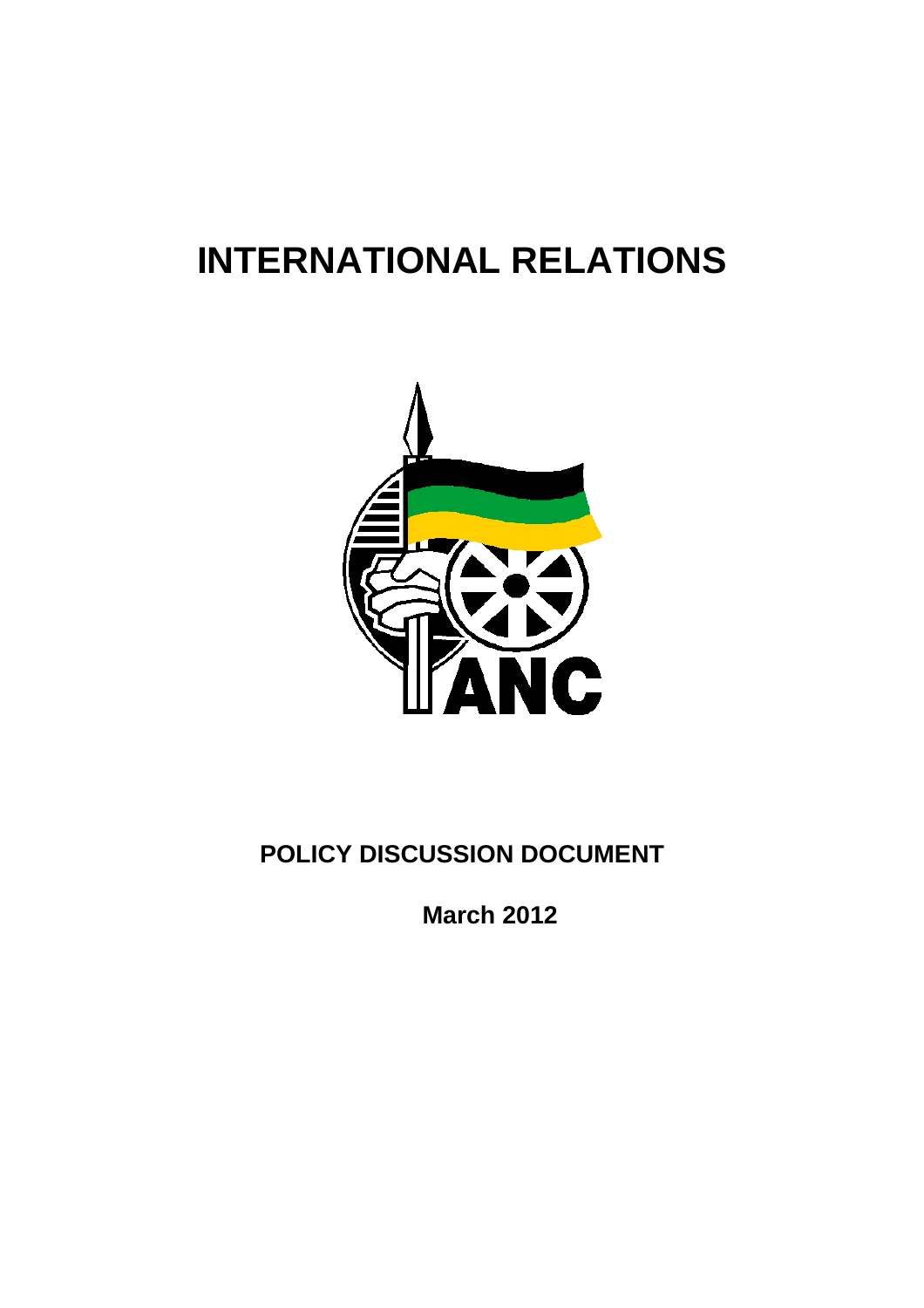### **INTRODUCTION**

On the occasion of the centenary of the ANC, we are reminded that a salient feature of the ANC is its commitment to the struggle for a humane, just, equitable, democratic, and free world, and a better Africa. The founders of the ANC recognised from the start that the South African liberation struggle was not isolated from the numerous liberation struggles across the continent and the globe. Following the end of the Cold War, we have witnessed a number of changes on the continent and in the international arena. These include unipolar tendencies; the dominance of global multilateral institutions by a few countries; the possible weakening of traditional Western powers with the emergence of new economic powers as well as the continued acceleration of globalisation. These developments vindicate the commtiment of the ANC and its international relations to progressive values of global reform.

This discussion document aims to provide the basis for critical reflection and engagement within the movement on the nature of the international environment, the changing balance of forces in the world and how these will impact the continent and South Africa. On the basis of the understanding of the long-held ANC perspective on the international situation, the document discusses the ANC's strategic role in shaping a better world and in continuing to drive the renaissance of Africa as well as the role of party-to-party, continental and international solidarity and specific campaigns to this end.

It moves from the premise that our international relations policy also simulteneously reflects our domestic policy perspective.

# **HISTORICAL MANDATE OF THE ANC: A PROGRESSIVE INTERNATIONALISM**

The ANC's international relations have their roots right from the turn of the last century. Before the formation of the South African Native National Congress (later ANC) in 1912, Comrade Pixley ka Seme castigated imperialism and colonialism, called for democracy and a renewal of Africa in public speeches

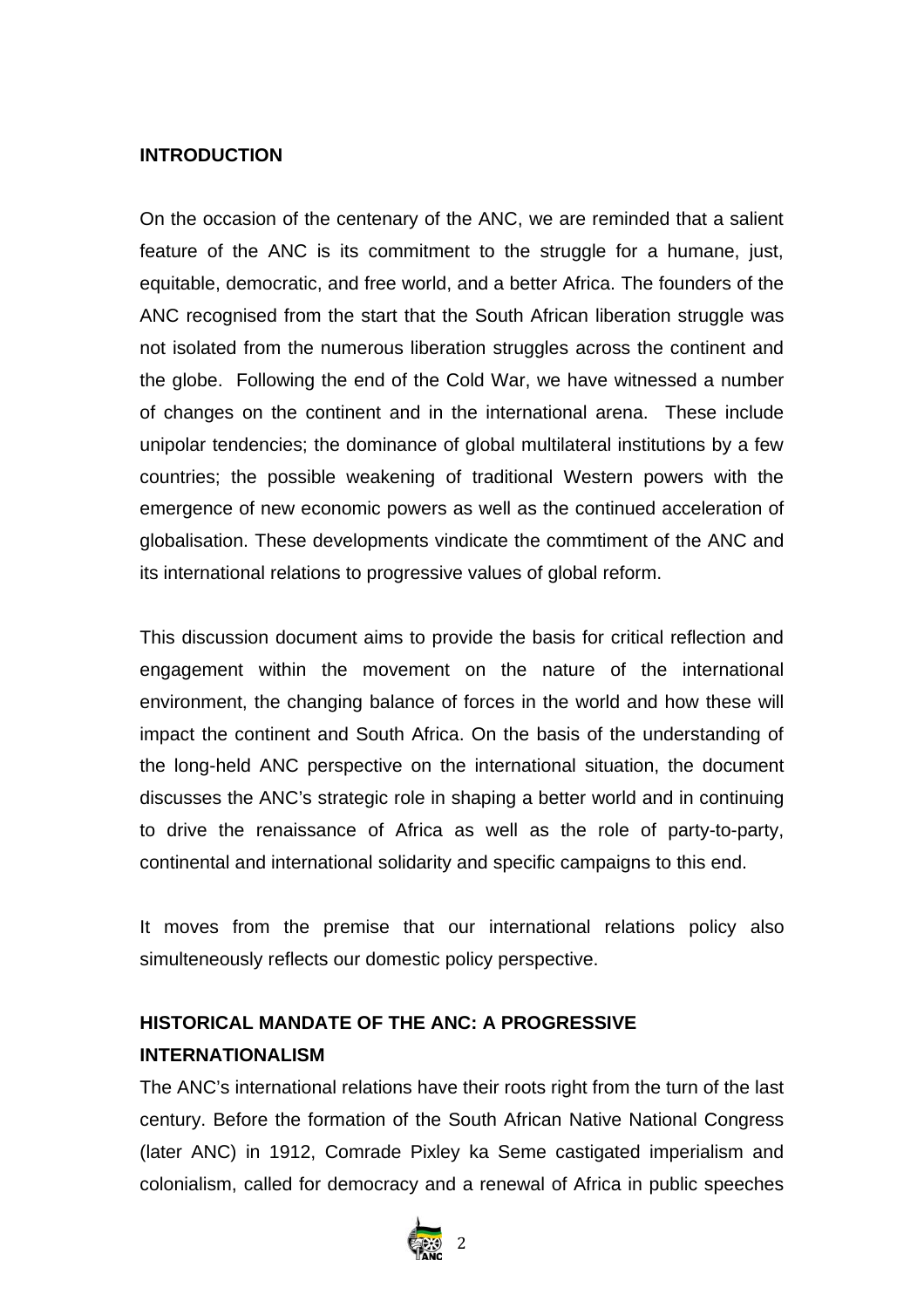and publications. No wonder, anti-imperialist forces like the Sandinista in Nicaragua celebrated the ANC's formation in 1912 as a welcome addition to this commitment to replace imperialism with democracy.

It was in this context that in 1927 Cde Josiah Gumede would attend the Anti-Imperialism Conference in Brussels as a delegate of the ANC. The conference demanded the complete overthrow of imperialist and capitalist domination, the protection of freedoms of speech and assembly, and that the right to education be extended to all peoples. The founders of the ANC recognised that the struggle against colonialism in South Africa was tied to the defeat of colonialism in Africa and the rest of the colonised world. Thus, the founders of the ANC joined international progressive forces in the fight against imperialism and colonialism.

Although insurrection was a strategic possibility, the ANC and its leadership was always committed to a revolutionary transformation of society through the power of reason and mass mobilisation. Thus, from the onset, the ANC worked with other progressive forces including trade unions in galvanising mass campaigns in defiance of colonial and apartheid laws as a tool to pursue the liberation struggle. In the process, the ANC also won the support of progressive elements in colonial headquarters that would later assist the struggle in many ways.

It was in this period that the ANC also forged strategic links with the trade union movement in the ANC. The formation of the Industrial Commercial Union was particularly opportune for the ANC. This enabled it to build a united force of the working class worst efefcted by the policies of colonialism and global capitalism.

In 1941 the ANC mobilised Africans to join the Allied Forces in the war against Hitler as a symbol of racist supremacy in the hope that at the end of the war, the world powers would work earnstly towards a truly free world. The ANC crafted the African Claims document whilst the Allied Forces prepared for a Summit in Malta scheduled for 1943 to detaill the expectations of the

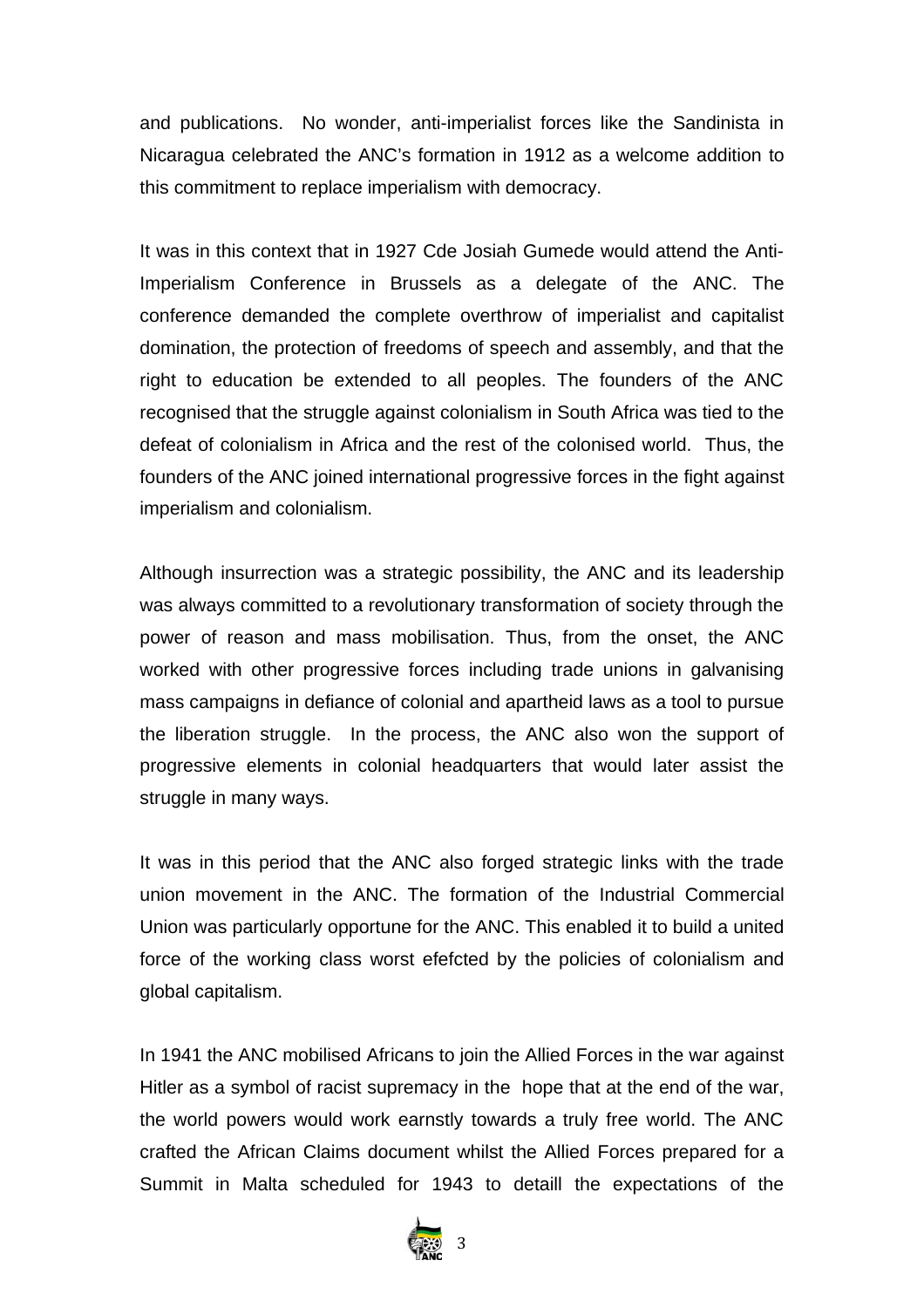colonised people of South Africa and elsewhere. It hoped that the Summit outcomes would reflect these aspirations, but it would not, thus causing the movement to pin its hope on the solidarity of the newly independent states in the struggle for a new world.

Indeed, in 1955 there was the first gathering of forces of the global south, the Non-Aligned Movement's (NAM) conference in Bandung, in which the ANC participated in shaping what would be known as the World Progressive Movement committed to non-alignment in the cold war; non-proliferation of nuclear arms; non-interference in domestic affairs of countries; a peaceful resolution of conflicts; and the right of all nations to determine their own path, form and content of development.

As we know the ANC co-ordinated and facilitated the writing of the Freedom Charter in 1955. Ordinary South Africans, in their appeal for an ideal South Africa, included the idea of a free and co-operative world in the charter. The moral stance of the ANC for basic freedom and equality, especially in the face of racism and bigotry, ensured that progressive people around the globe, even in colonial powers, supported the South African struggle for freedom and democracy.

Throughout the years, the ANC made various representations to the United Nation's (UN), calling for its intervention against apartheid South Africa. It was no accident of history that in 1966, the UN General Assembly resolved that apartheid was a *crime against humanity* and later proceeded to suspend South African government's participation in its proceedings. This laid the basis for countries of the world to isolate South Africa and the intensive internationalisation of the struggle through a campaign of mobilisation of support for our struggle and driving the economic, political, and diplomatic isolation of the apartheid state.

The ANC pushed for a strong international solidarity against apartheid, resulting in the establishment of anti-apartheid movements in all regions of the world. They were mobilised ordinary people, students, the trade union

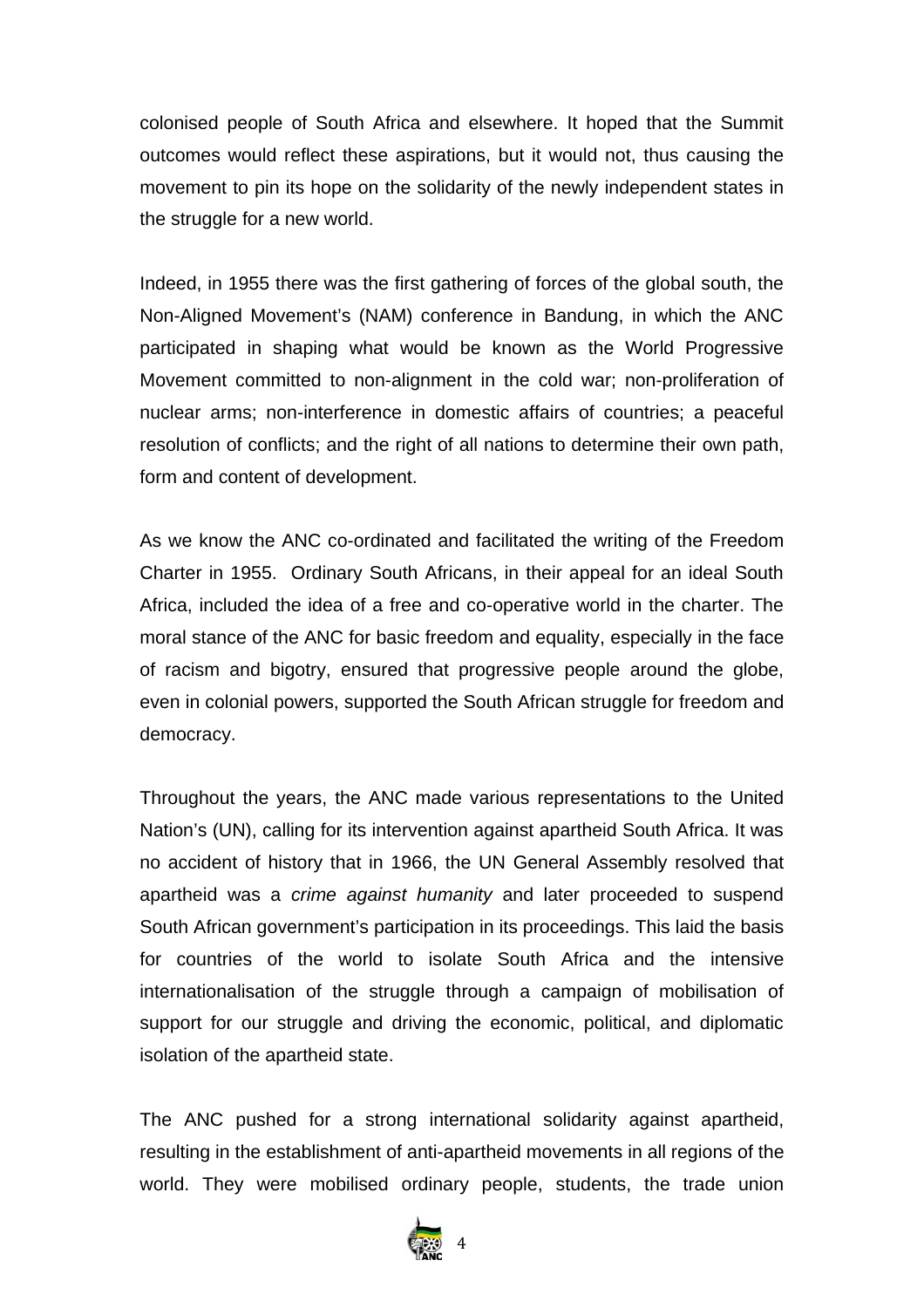movements, middle class, faith-based organisations to support the struggle of the oppressed in South Africa. This helped to build a global and non-racial movement against apartheid as a racial chauvinism.

As evidenced by ANC President, Chief Albert Luthuli's Nobel Peace Prize in 1958, the struggle for South African independence became the centre-stage of the international struggle for the liberation of Africa. The ANC would also occupy the centre of the major political discourse on the liberation of Africa during the independence years.

The ANC also co-operated with the broader struggle against colonialism in Africa, recognising that the struggle in South Africa was a part of the broader pan-African struggle for liberation. When the Organisation of African Unity (OAU) was established the ANC fully participated. It recognised the OAU as a strategic platform to mobilize the continent against the apartheid state and former colonial powers which sought to divide the anti-colonial struggle.

Indeed, the work of the ANC in the OAU, as well as the support of African countries, was a crucial reason for success in the struggle. Many countries in Africa, particularly Southern Africa, paid a heavy price in the destablisation campaigns of the apartheid state and its allies using brutal military and economic measures to subvert the struggle and the ANC. Frontline states, which provided refuge for ANC. were invaded and destabilised and their economies were blockaged by the apartheid regime.

By the mid-1980s, the movement's international campaigns had gathered so much momentum that the ANC had 20 representative offices in Africa, 14 in Europe, and 4 each in North America and Asia. The movement had international diplomatic presence in more countries than the apartheid government. As a movement with such an extensive presence on the international scene, the ANC was able to protect the struggle from its enemies in the international system.

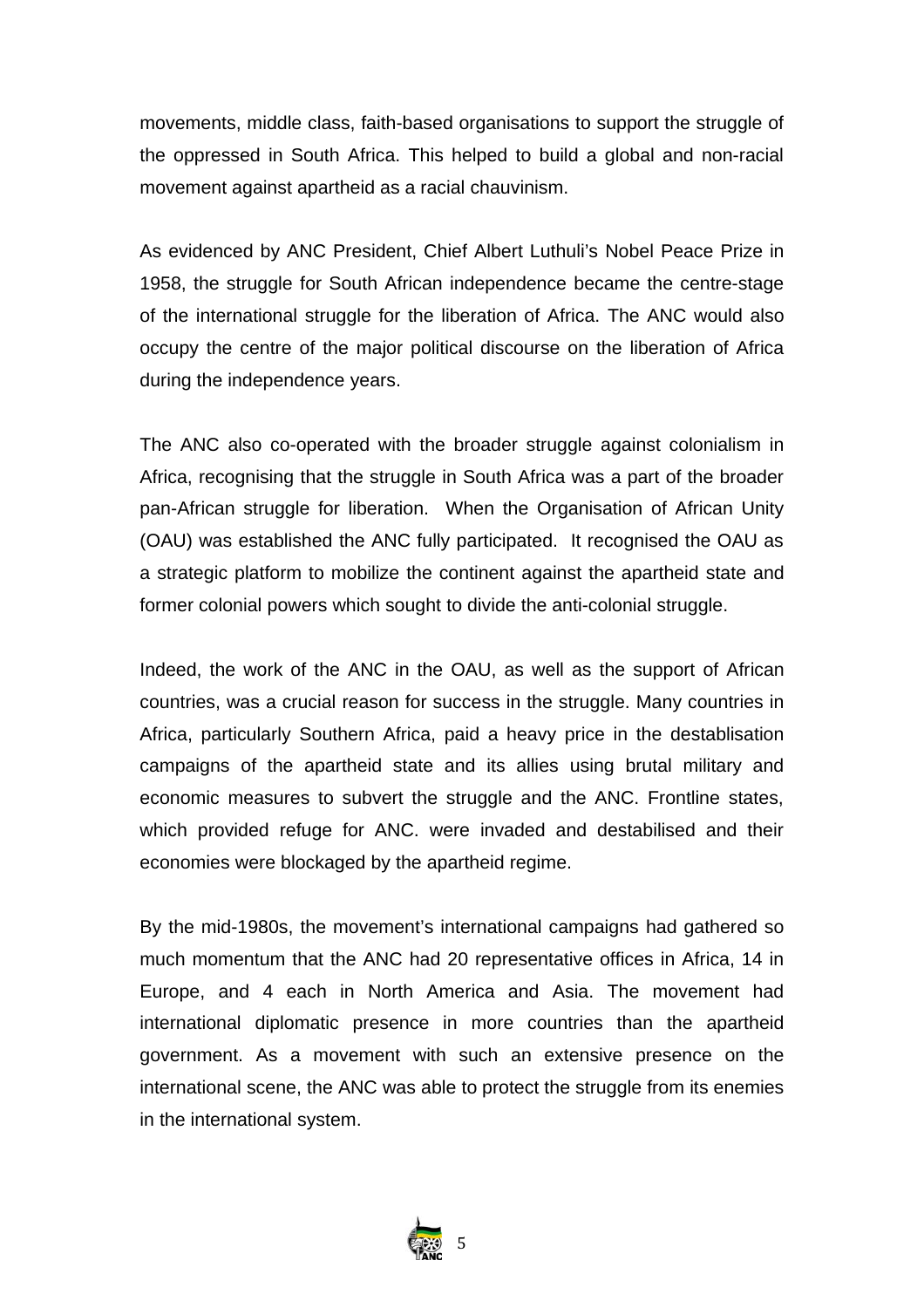#### **BALANCE OF FORCES**

As the governing party, the ANC has used progressive internationalism including the commitment to multilateralism, peaceful resolution of conflict, human rights, social justice, and the reform of the global political and economic order, as a prism of its role in international affairs. It has from conference to conference also been guided by the need to link national interests to the achievement of a better Africa and a better world. It has paid particular attention to the content and direction of global shifts and trends. The movement has understood the impact of the end of the Cold War, the rise of a single superpower and the growth of unilateralism after the September 11 terror attacks including the unilateral invasion of Iraq on Africa and South Africa.

The movement has also sought to understand and respond to the impact of the continued contest between a generally conservative/neo-conservative ideological perspective on world affairs that resists change gobally, on the one hand, and a generally progressive that is pro-change, on the other. But the impact that this has had on the role and function of the ANC, especially as the ruling political party still needs to be better understood. For instance, it is not clear if these contests have had a corrosive or demobilising effect on the ANC as a liberation movement in power. The ability of those who oppose our progressive stance in international fora like the United Nations to exploit the existence of domestic neo-liberal forces that dominate internal public discourses even though they cannot win elections being small in number is not fully understood. The use of independent South Africa's foreign policy choices that coincide with that of the East to cast us as stooges of China and Russia are part of this ideoogical onslaught on pro-reform stance miscontrued as anti-west behaviour. The controversies surrounding the planned visit by the Dalai Lama was used measure our proximity to neo-liberal agendas concealed as commitment to human rights. The backlash to our stance on the human rights of Palestinians and the Saharawi expose the selective commitment to human rights on the part of our detractors globally and internally. These issues pose the question as to whether we have not underestimated the extent to which these domestic forces control not only the

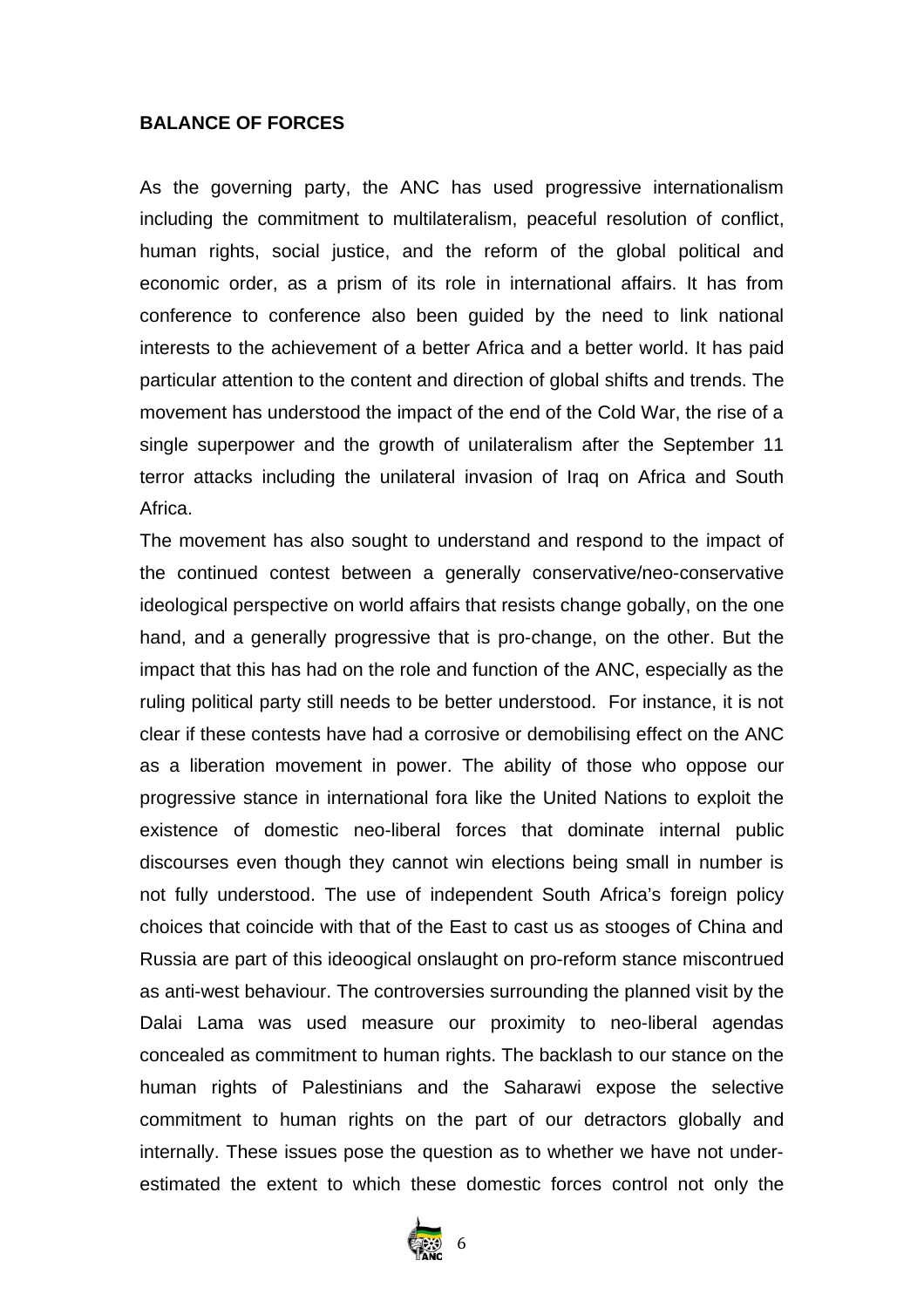agenda in public debates, but also the judgement on the progressive nature of the ANC's international relations.

Regardless of our challenges, we insist that the progressive internationalist agenda that calls for a better Africa and a better world right from our very inception a 100 years ago continues to be relevant today as remnants of imperialism, colonialism, authoritarianism, racism, poverty, and underdevelopment continue to haunt millions in the world.

When we last held our National Conference in 2007, George W Bush, the global symbol for neo-conservatism, was vacating the Presidency of the United States for Barack Obama, the country's first black president. Obama had promised reducing the power of the financial markets represented by the Wall Street, actively participating in multilateral institutions, and ending American military presence in Afghanistan and Iraq. We acknowledged that this represented a partial victory over neo-liberalism and conservatism. We have to assess whether the experiences of the past five years have borne our hope out.

This took place in an international environment marked by growing multipolarity with the emergence of several developing countries as influential powers that helped to counterbalance to some extent the power of the United States as the sole superpower in global affairs. Gradually increasing in number, these emerging powers bring into global affairs a perspective that is informed by their struggles against colonialism. Accustomed to acting multilaterally in international relations, these powers share our commitment to rebuilding and reshaping multilateralism through the reform of institutions of global governance, the building of strong relations between the UN and regional organisations and the democratisation of the whole political space in global affairs.

The global economic crisis that began late 2007 and matured in 2008 is essentially a crisis of the ideology and system of global capitalism. It, however, opens new opportunities for fashioning a new international

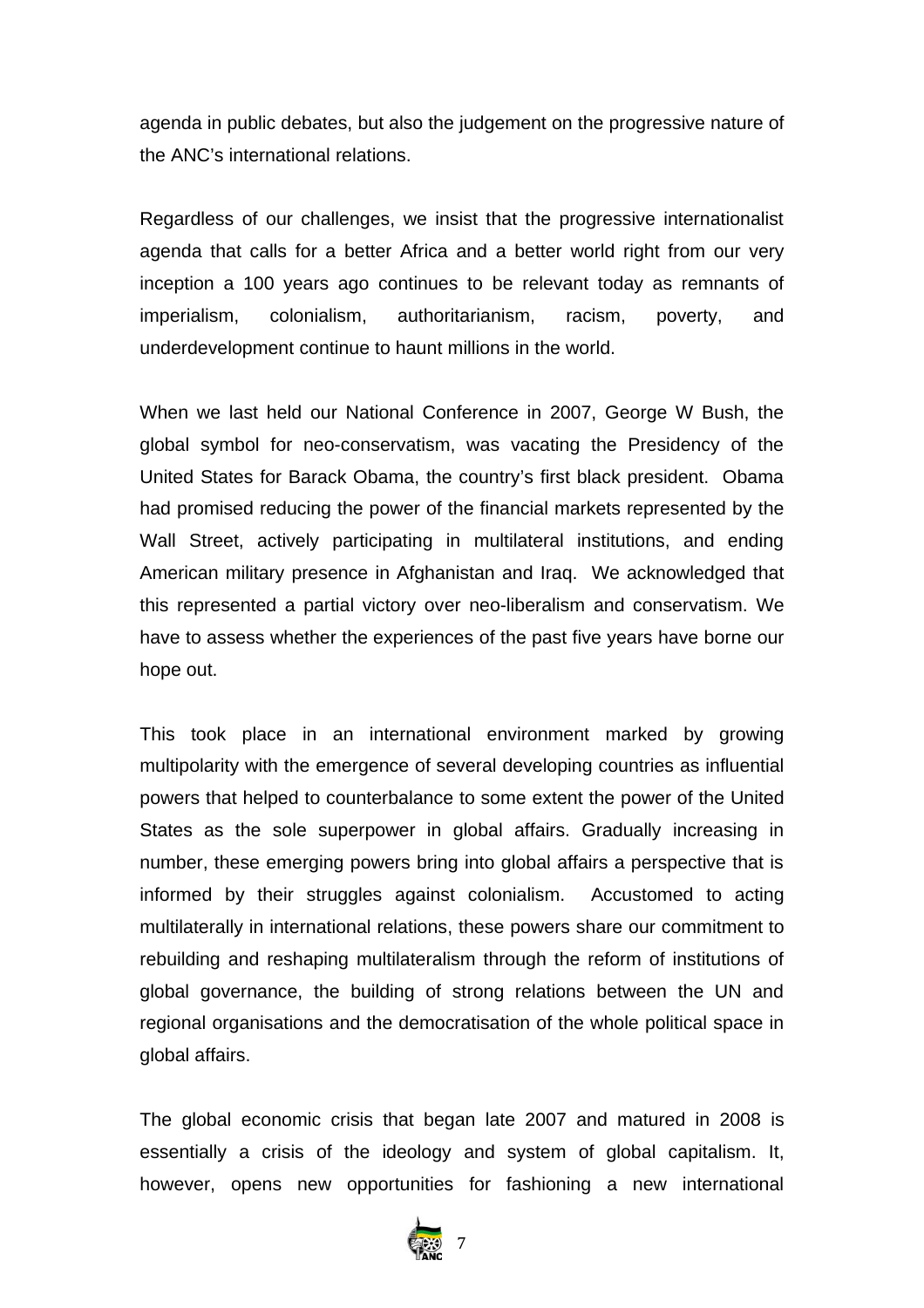economic order. It provides space to direct the globalisation process, which has provided the locomotives for global dominance of capitalism through the proliferation of technologies and new sciences, growth in global trade and investment, and the integration of the processes of production and consumption. This globalisation also reproduced and cemented socioeconomic inequalities, perpetuated global poverty, promoted crass materialism and excessive consumption, encouraged greed and exploitative economic processes in many parts of the world.

The crisis whose epicentre was the advanced capitalist economies of North America and Europe marked a crisis of global economic governance. For a time in 2008, world powers seemed open to alternative economic responses including those designed to boost social justice and solidarity through state intervention in the economy as well as the regulation of markets. Major world economies from the global north and the south gathered at the G20, a premier platform on global economic governance, seemed to understand the need for drastic and radical shift away from economic orthodoxy and seemed to accept that the thinking on which the current global economy is based was flawed. Through the Rio Group, Latin America succeeded in getting international consensus on the need for a greater role of regional institutions in economic governance. The G20 looked set to become the platform for developing a consensus on a new set of institutions and systems to be used to deal with structural weaknesses of the global economy. The need for restoring the credibility and political legitimacy of the system of global economic governance seemed universally recognised. The question is whether we sufficiently utilised the space provided to our government and civil society to push for a progressive economic agenda in order not to allow the forces of global capital, particularly the finance corporations to re-engineer the debate to preserve the failed economic dogma?

Since, the global response through the G20 has moved from the grossly inadequate focus on restoring liquidity in affected economies to a complete reassertion of the neo-liberal economic paradigm as a framework for postcrisis economic management. Thus, the opportunity for a radical shift in

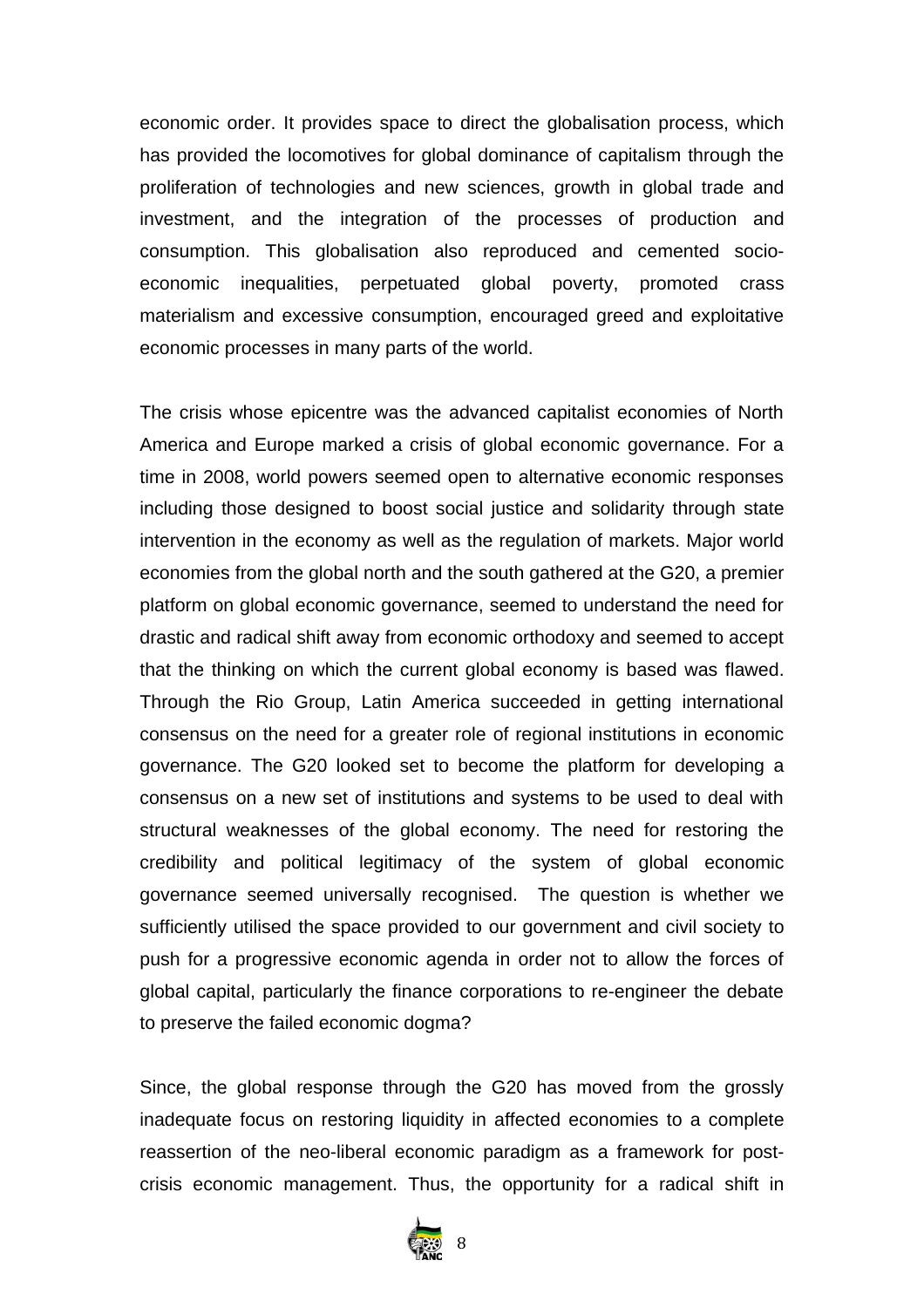economic thinking was squandered. There are many reasons for this. Key amongst them is the continued existence of the G8 that meets separately from the G20 and pushes its particular agenda. Elements of the global north has thus far succeeded in preserving conservative economic ideologies to prevent the introduction of fresh and progressive economic thinking. The G20 is, therefore, becoming a legitimising platform for the G8 and failed economic orthodoxy to gain a facade of legitimacy, unless progressive forces do something to turn it into a driver of the fundamental transformation of the world economic order.

For this reason, we may have to recognise that the G20 is not a yet platform for fresh new thinking on global economic governance, nor should new approaches be expected to emerge out of it in the absence of pro-active strategic interventions by progressives. The development consensus that the G20 adopted in Seoul, South Korea, in 2010 does very little to depart from the unsatisfactory Washington Consensus unless we work to infuse the thinking of the south in it. This suggests that the impact of developing countries, which have the numerical majority in the G20, is minimal because the numerical minority has an ideological upper hand. To get to this point, the global north was wiser in deflecting disagreements by pushing for maintaining consensus on the idea that the crisis called for global solutions and concerted action. Summit after summit, the G20 is looking more like an expanded G8 rather than a new body born out of the clearest evidence of the need for new thinking and approaches. The question is what have we done to improve out ability to influence the agenda in the G20 and if we have in fact legitimised the resurgence of failed ideologies.

Part of the challenge is that while it was the UN General Assembly tht first responded to the onset of the economic crisis in October 2008 by convening a high-level discussion on the economic crisis, the initiative shifted to the USinitiated G20. This tendency of small groups of countries to ursup the role of the more democratic and inclusive United Nations without beign mandated by the General Assembly is a feature of club diplomacy in general that the movement should be concerned about because we believe that the UN is the

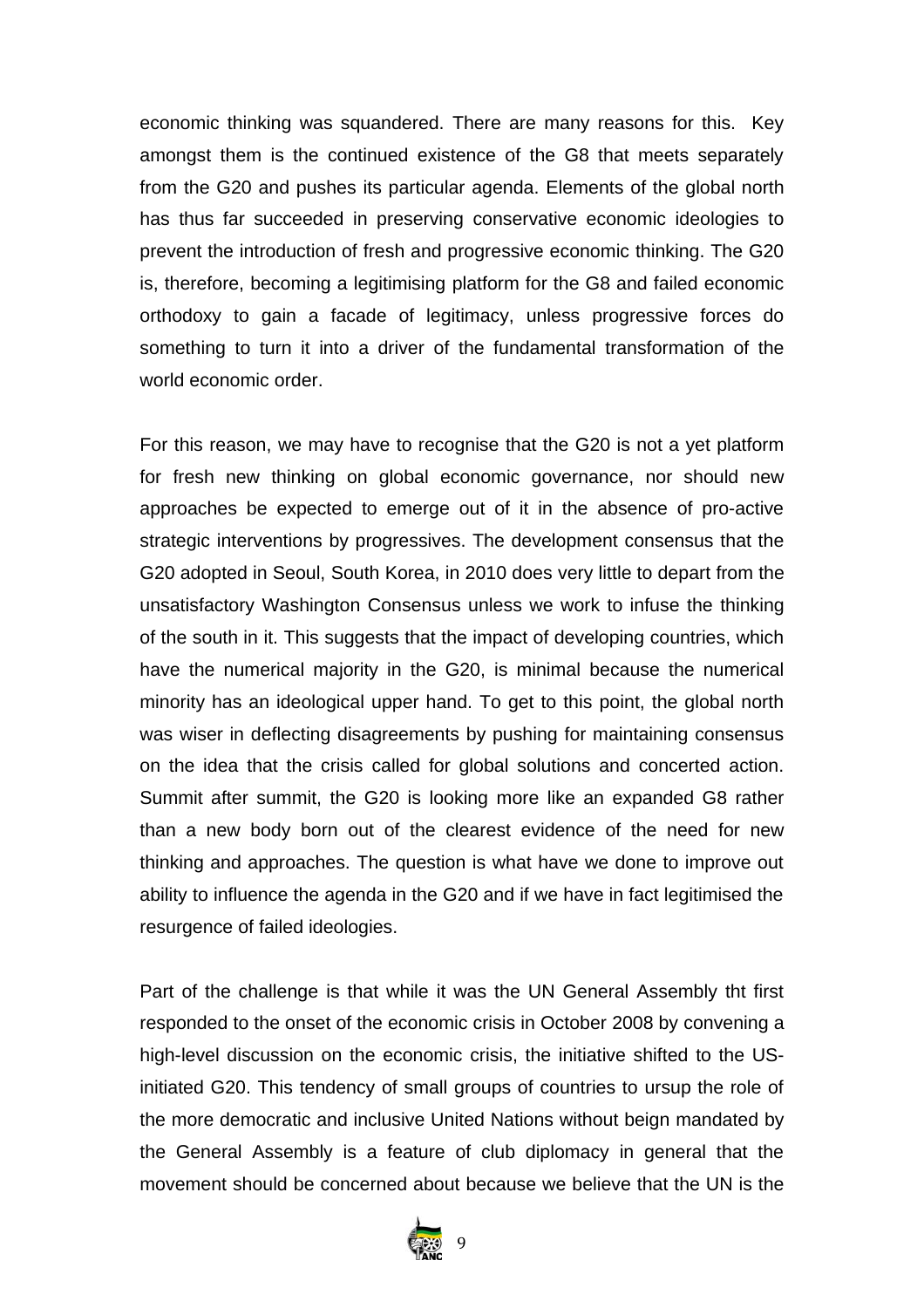legitimate body to lead decision-making, agenda-setting and rule-making in the world. But we need to reconcile this principle with our energetic participation in exclusive multilateralism that is epitomised by clubs and alliances of this nature. *The two terrains are not mutually exclusive choices, but as the ANC we need to think creatively about how to ensure that the principles of multilateralism and reform are not sacrificed at the altar of expediency.*

For instance, South Africa's membership in India-Brazil-South Africa (IBSA) Forum and the recent expansion of the Brazil-Russia-India-China (BRIC) Forum to include South Africa (now BRICS) have provided a timely opportunity to engage on the current global economic and development challenges, while using the platforms to push for global governance reforms.

A multilateral approach to international developments has never been more appropriate. Changes in the global political economy have brought to the fore a number of transnational challenges that underline the growing interdependence amongst nations and regions of the world. Global epidemics, abject poverty, climate change, environmental degradation, energy security, food security, crime and international new crime syndicates, radicalism and, terrorism require collective action by all members of the international systems and coordination between the UN and regional organisations. No country will overcome these challenges without co-operating with others. For this reason, while considerations of political and economic power lead to even greater enforcement of old hierarchies of nations, these shared challenges make a strong case for global responses based on transnational consensus and cooperation.

Studies suggest that it is going to take some time before multipolarity and multi-lateralism fully displaces unilateralism in the international system. The two tendencies are likely to co-exist rather uncomfortably for at least another decade or two. Towards that end, multilateralism will continue to intensify in various ways including the growth of alliances, coalitions and clubs bringing together like-minded countries across the north-south divide working in

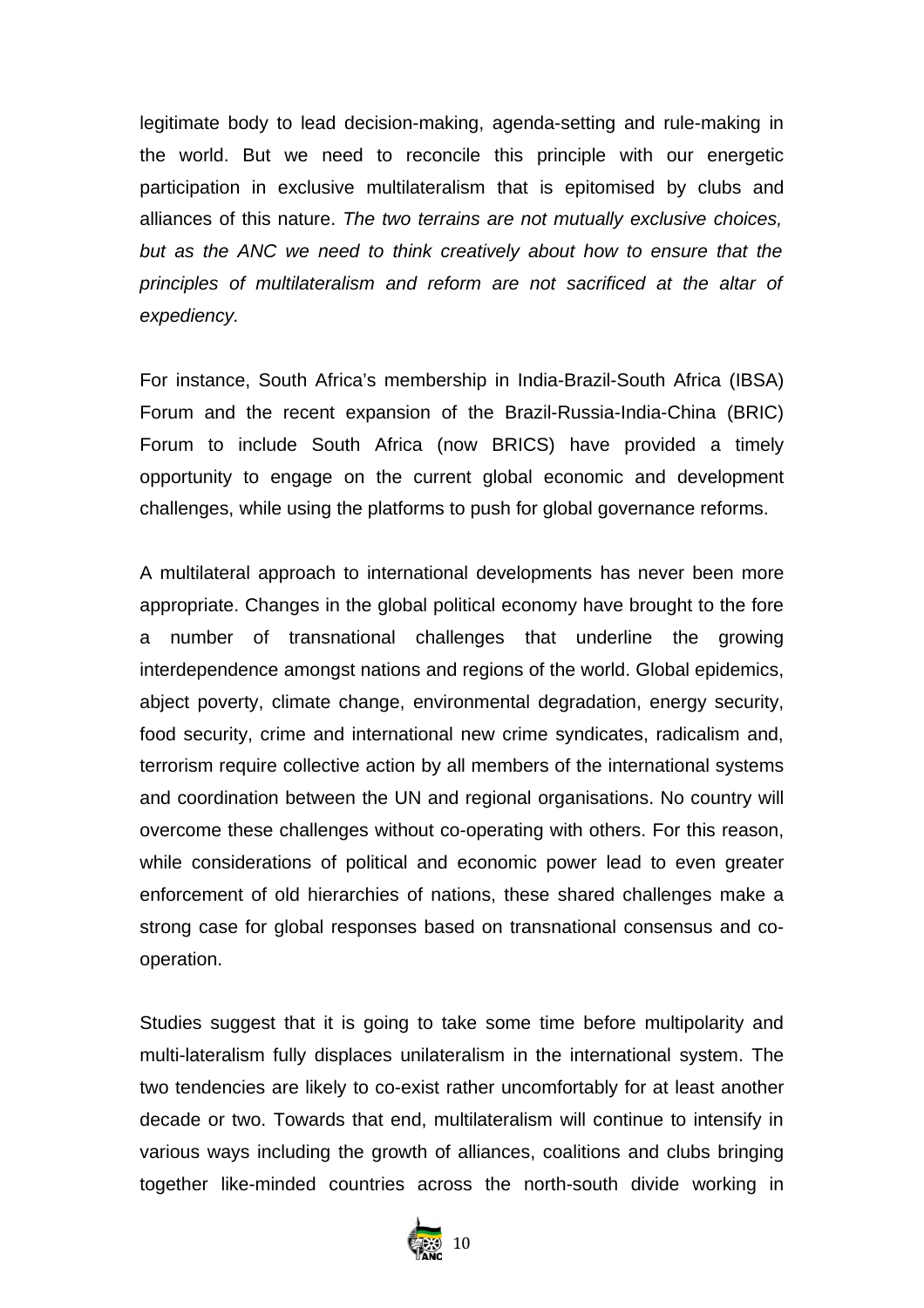tandem to achieve shared goals. These trends will help re-energise the UN and international organisations as primary platforms for managing global affairs. The crisis of global capitalism is unlikely to stop or reverse the process of globalisation, but does create spaces for finding new ways of globalising, negotiating the interests of the excluded and marginalised in the process of globalisation or helping to destroy the globalisation of an exploitative system of capitalism.

Africa remains at the centre of both the growing abuse of multilateral institutions by powerful states for unilateral agendas as well as the acceleration of an exploitative global capitalism. It is in Africa where the practice of displacing or appropriating established multilateral institutions has been most blatant. In responses to the post-election dispute in Cote d'Ivoire, the UN was turned into a partisan player working in cahoots with a former colonial power to unseat the incumbent president before the electoral disputes were resolved. In the case of Libya, the Western powers used a UN Security Council Resolution supported by African members of the Council, including South Africa, to smuggle in the North Atlantic Treaty Organisation (NATO), a military alliance between Europe and America, to carry out a regime change in Africa, a region over which NATO has no jurisdiction.

Africa has also seen a growing scramble for economic power between the West and the emerging East in ways that could become reminiscent of the Cold War. This is a manifestation of an exploitative tendency of globalisation in which the west and east are active participants. As in the past, Africa is selling off its precious assets for foreign direct investment including some infrastructure development. Africa is increasingly mortgaging its economic future prospects to meet and feed the high consumption patterns in the emerging Asia and in the West. Africa's mineral and marine resources, oil and agricultural land are particularly targeted in these neo-imperialist economic relations.

The failure to develop the continent's capacity to drive economic production including the weak focus on beneficiation and processing industries means

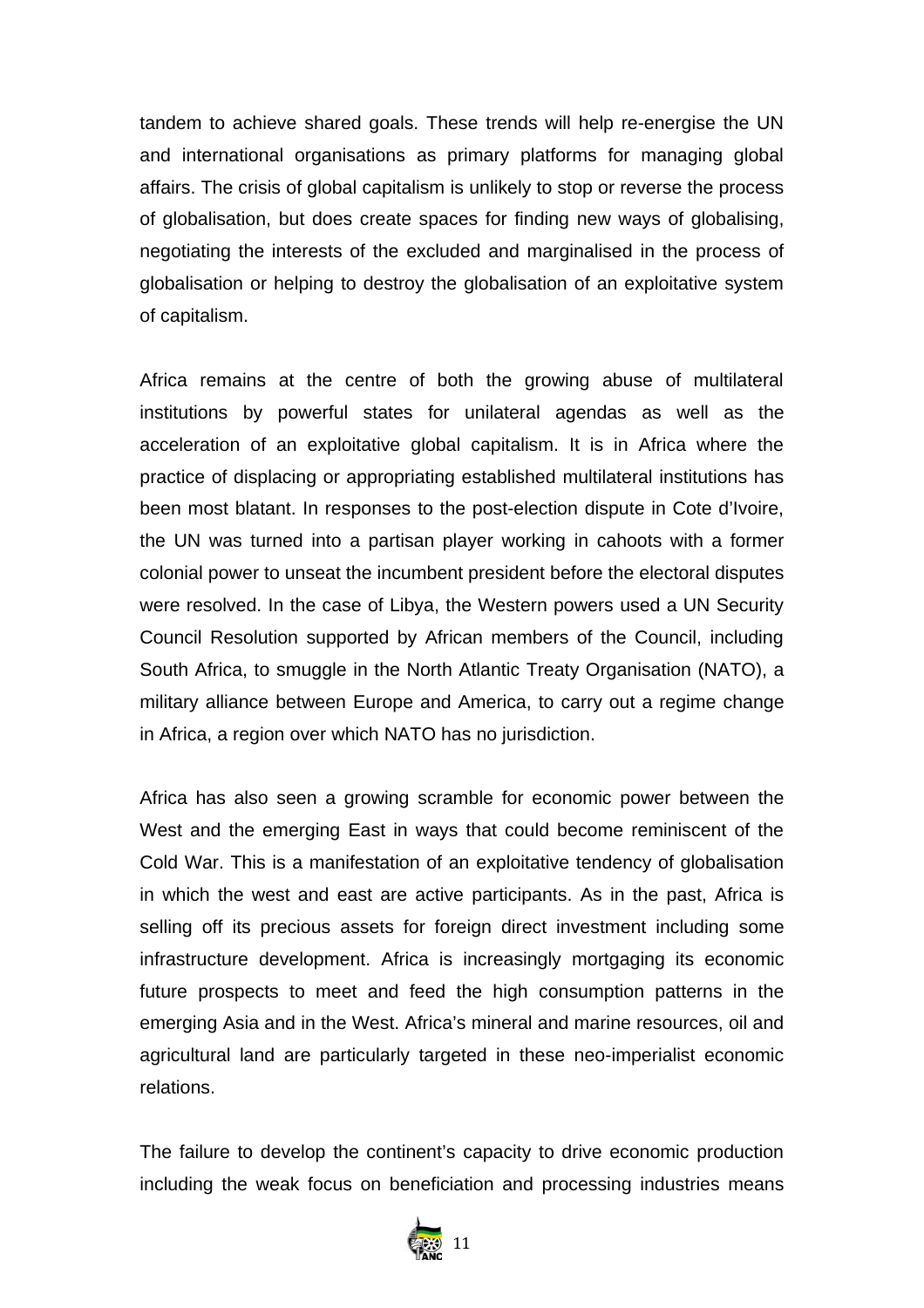that this character of economic relations will persist. Again, as it happened in the past, Africa will be integrated deeper and deeper into the global economy without drawing maximum benefits from this. Weak regional institutions compound Africa's challenges, poor linkages between continental and regional country institutions; poor or non-existent transnational transport infrastructure; low levels of intra-Africa trade; as well as poorly shared values, and relatively weak leadership.

While the uprisings in North Africa and the Middle East are a welcome expression of democratic impulses by ordinary people in areas where democravy has been largely elusive, responses to this by external powers have undermined the leading role of the African Union and its mandated countries in assisting this democratisation process. The response of Western Europe and the United States is central in marginalising of the African Union and its search for "African solutions for African problems". The manner in which the UN Resolution 1973 on Libya, which South Africa has voted for, was implemented was a set back for African solutions. The outcomes of uprisings in Egypt seem to have resulted in the entrenchment of military power rather than democratic civilian rule. This contrast with the outcomes in Tunisia, a country with a significantly lesser geo-political role and natural resources than Egypt and Libya, Tunisians have been allowed space to make substantial progress in building democracy. While the actions of the west had a negative impact on this democratic wave, the slow response by the African Union and its inability to get its point across cannot be excused. These developments pose a serious challenge for South Africa as a member on the UN Security Council dedicated to pushing an African agenda.

The Strategy and Tactics of 2007 remain correct in suggesting that, "South Africa's interests in a complex and unpredictable global environment necessitate the building of capacity for strategic as well as rapid response to changes in our region, Africa and the world." And such responses should be anchored on the strengthening of African institutions and those of the developing world. In this climate of many contradictions and fluidity in the international environment, both Africa and the global south have greater

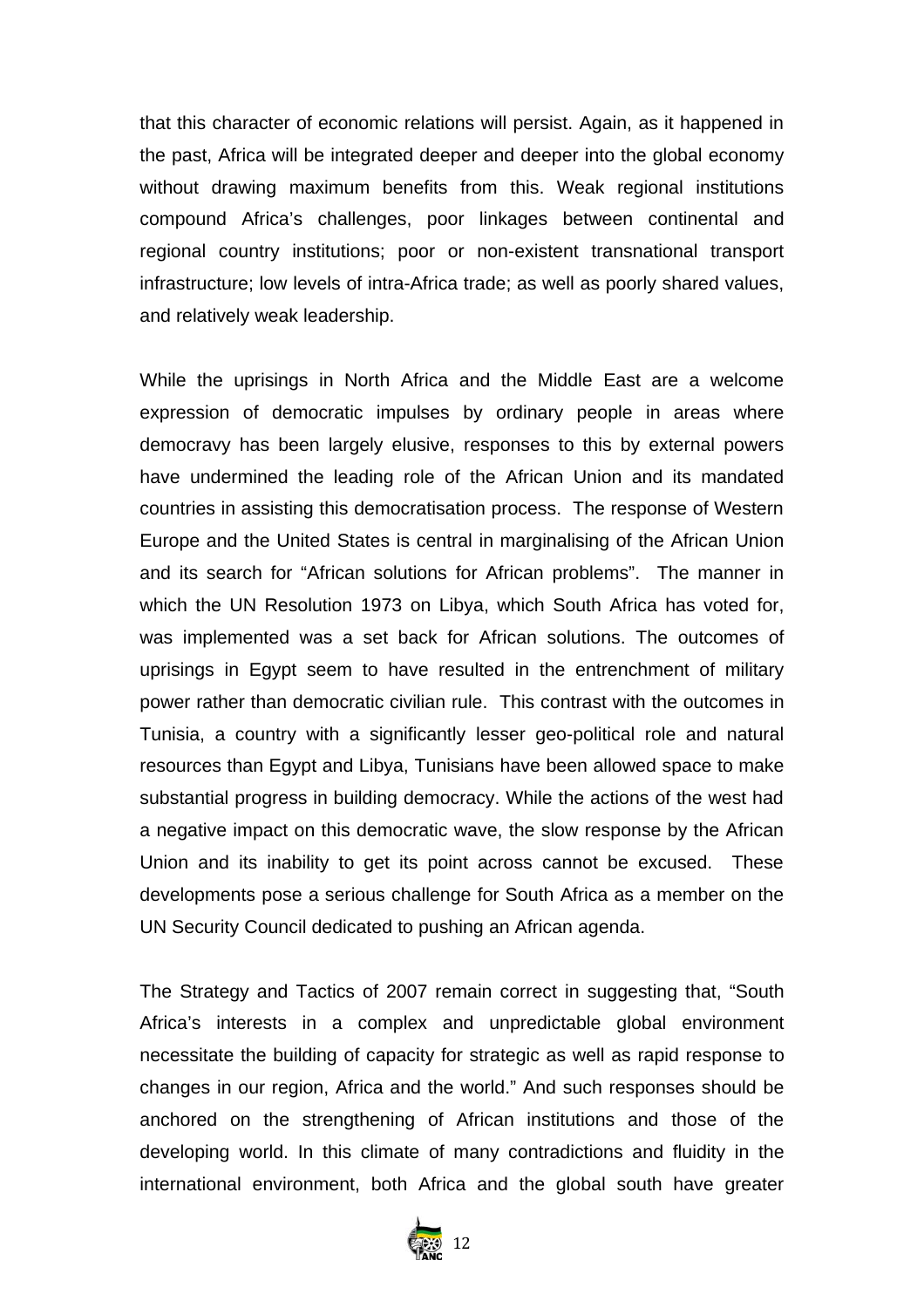opportunities to see progress to extricate themselves from the shackles of global apartheid.

The ANC will continue to join forces with an alliance of progressive forces working towards the reform of the global order to ensure that the opportunities presented by the afore-mentioned global trends are fully seized. It would do us well to recall that the ANC has had the ability to mobilise both states and peoples of the world, and we must remain to seize opportunities. As a governing party, we should not lose our ability to mobilise progressive forces to give hope to people that are on the receiving end of the growth of poverty and underdevelopment, conflict and injustice.

This will require a strategic response to the task of consolidating our search for a better Africa and a better world including our participation in global solidarity networks, inter-state relations, party-to-party relations and people-topeople engagement. Below is a brief outline of such a response.

# **ANC's ROLE IN BUILDING A BETTER AFRICA**

#### *African renaissance*

On the occasion of the movement's centenary, it is important to underline the fact that Africa is an important pillar of the ANC's international relations. The ANC has recognised from its establishment in 1912 that South Africa's prosperity and success is linked to the success and prosperity of Africa. The concrete work done towards the achievement of the African renaissance since 1994 is the ANC's response to the clarion call for the regeneration of Africa.

Africa was an important pillar of the strategy of isolating the apartheid state and the creation of a rear base for the armed struggle, a strategy that would help bring the apartheid state to its knees. After our liberation, we understood the importance of working with fellow Africans to advance African unity, solidarity, development and integration. For this reason, we played an active part in the transformation of the OAU into the African Union with improved capacity to respond to post-Cold War challenges in Africa. We actively

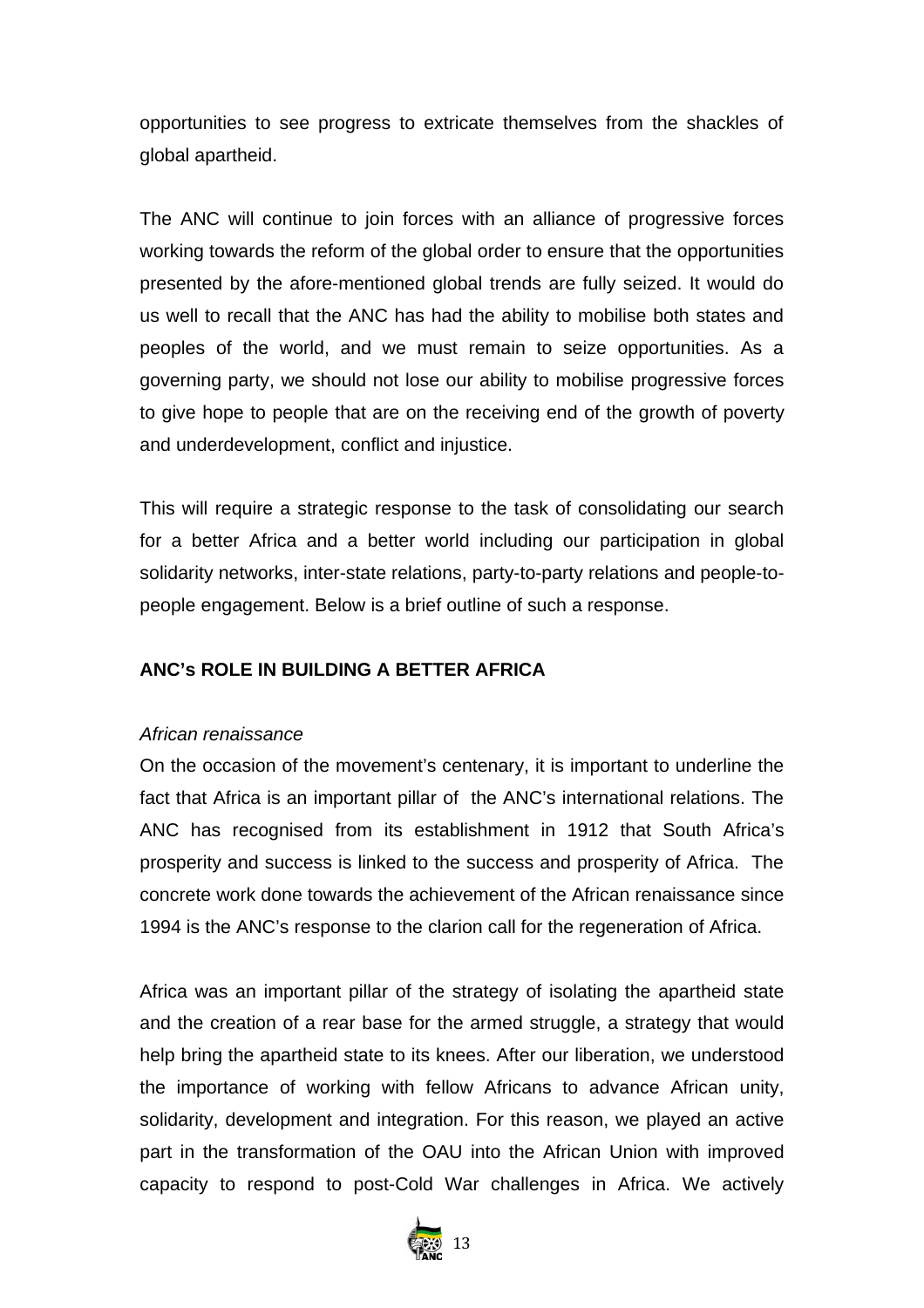participated in the development of a number of social, economic and political policies and protocols, and in pushing for their full implementation. As a movement in power, we played a significant role in the crafting and operationalisation of the New Partnership for Africa's Development (NEPAD) as a collective developmental vision and programme for Africa in partnership with strategic partners in the world. South Africa is today acclaimed for its role in promoting peaceful and inclusive resolution of Africa's conflicts in countries like Burundi, Cote d'Ivoire, the DRC, Sudan, South Sudan, Madagascar, Comoros and, Zimbabwe.

We have played a meaningful role in the strengthening of the Southern African Development Community (SADC). The development of SADC's political, security and developmental programmes are crucial contributions to the process of building a regional integration machinery that is able to respond to the region's challenges of poverty, conflict and underdevelopment. This machinery is important for the stability and prosperity of South Africa also. To this end, we as a movement in power have worked with the region to develop sound policies and programmes, which can assist in stabilising and assisting the region's growth.

The ANC and the South African government have deliberately avoided playing a hegemonic role in African institutions and politics. We have resisted the call for us to take a hegemonic posture, which others have called a robust regional leadership that we lack. Some have accused us of lacking energy to pursue the renaissance of Africa right to the end. There have been concerns about links between our efforts on the continent and domestic imperatives of growing our economy, creating new developmental opportunities and other forms of returns for investments made. The view that African renaissance initiatives have so far been state-led is in fact a criticism of the movement's failure to lead the mobilisation of civil society in support of the goal of African renewal.

Therefore, it is imperative for us to recognise that the fluidity of politics and objectives within our continent require us to respond dynamically and with

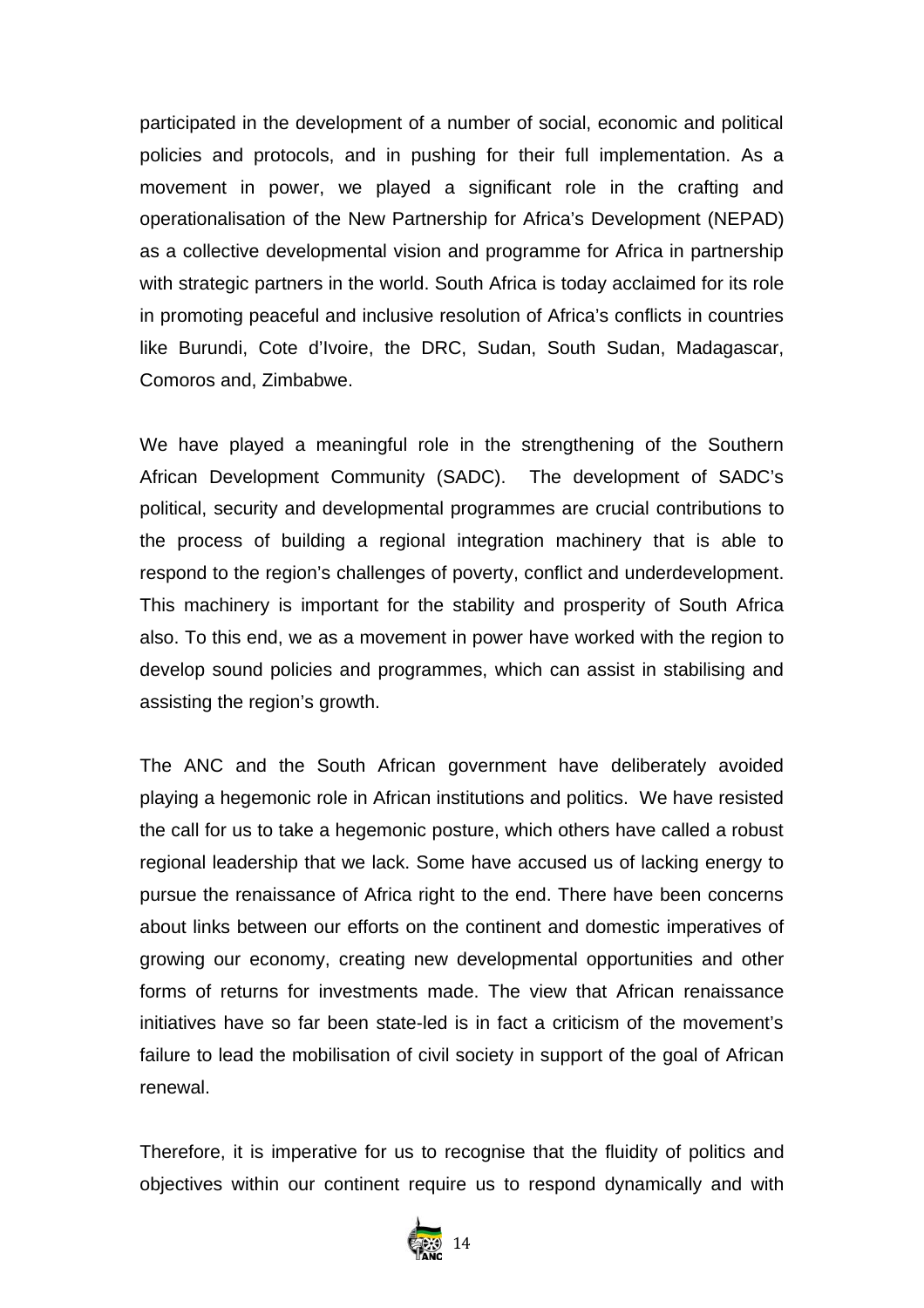speed in defence of African renaissance. Whatever the temptations for us to be interest-driven and expedient in pursuit of the African agenda, we should resist. We do not need to be a hegemonic power to safeguard a progressive agenda. Rather we must acknowledge our responsibilities as the largest economy in Africa, and hold fast our continued belief that our prosperity is directly linked to the prosperity of Africa.

Equally we must also recognise and accept that there have been strident calls for South Africa to play a central role in the affairs of the continent. These calls have been informed by concerns that the number of our continental institutions are not adequately strong and progressive-minded to support the African agenda. We must also note that the criticisms are fuelled by sometimes realistic and unrealistic expectations, which we have bear in mind in our ongoing engagements on the Africa agenda.

Another matter of particular cocnern is that as long as linkages between the AU and its building blocks, the regional economic communities, are weak the agenda of a better Africa cannot be realised. For as long as our African leaders do not embrace shared values or adopt concerted action with African citizens to improve Africa, then African renaissance will not be achieved.

While we have sought to remedy weaknesses in our policies, the fluid global and continental environment throws up new dynamics, which constantly test our ability to act consistently and energetically to promote the African agenda as encapsulated in many common positions, protocols and the Constitutive Act of the African Union. These need to be analysed and thoroughly discussed to be fully understood.

We expect neo-colonial tendencies seeking to re-subordinate Africa to the whims and interests of powerful external factors will continue as old powers seek new ways of maintaining their hegemony over global affairs in the face of shifts in global power away from them. Unless, something drastic is done to strengthen the institutions and leadership in Africa, its voice and choices will continue to diminish. Africa being a fast growing economic and demographic

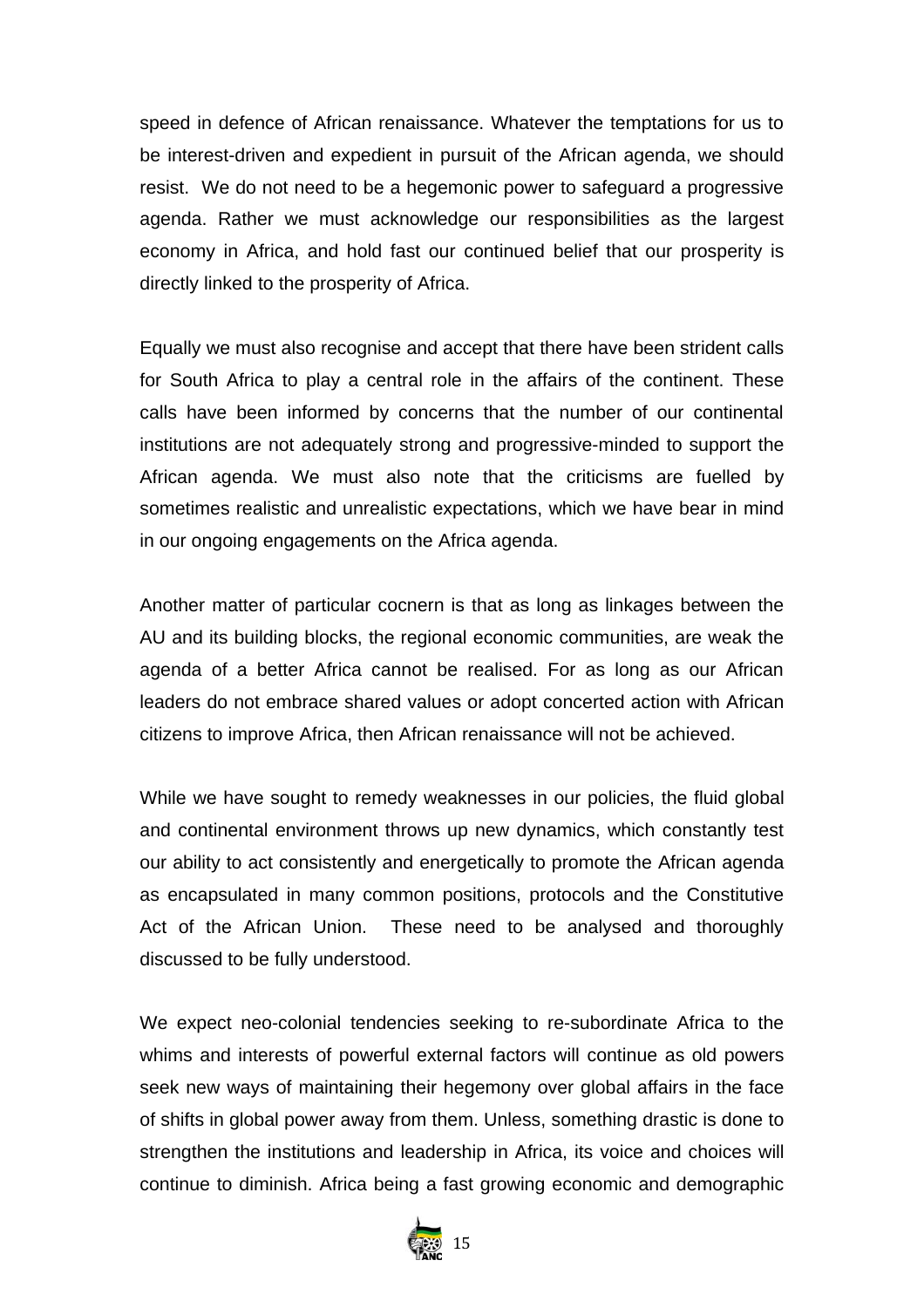region will remain a magnet for competition between old and new powers over the continent's rich natural resources. For this reason, the the growing role of Russia, South Korea, India, Brazil, Turkey, and particularly China in developments in Africa, taking note that we have varying degrees of party-toparty relations and participate together in multi-lateral forums, needs to be wel-understood.

#### *Revitalising Africa and robust engagement*

In thinking carefully and creatively about our strategic role in creating a better Africa in the current global climate, part of our focus should be on reenergising the continent about the need for greater progress towards the African renaissance. This includes re-invigorating efforts to strengthen the AU, NEPAD, African Peer Review Mechanism (APRM), and SADC. We need a sharper focus on the implementation of common policies and programmes that the continent has painstakingly developed as an expression of this agenda for change.

But we should also be open to other initiatives that mmight be started or we should allow for the execution of old plans differently. Our strategic role should be informed by the dialectical relationship between continuity and change in a constantly changing environment. This dialectic is best managed on the basis of an enlightened understanding of what is in South Africa's interests where this does not mean narrow self-interests, but a host of developments that should considered to be for the greater good of South Africa and Africa, directly or indirectly. Yet, we guard against pursuit mainly that which will be of immediate direct value as opposed to creating conditions for long-term sustainability of the South Africa.

It should be equally recognised that any programme of revitalising Africa will be stillborn if it continues to remain in the realm of government and government-to-government relations and institutions. The low-level involvement of the general public in these initiatives has to be remedied as a matter of urgency.

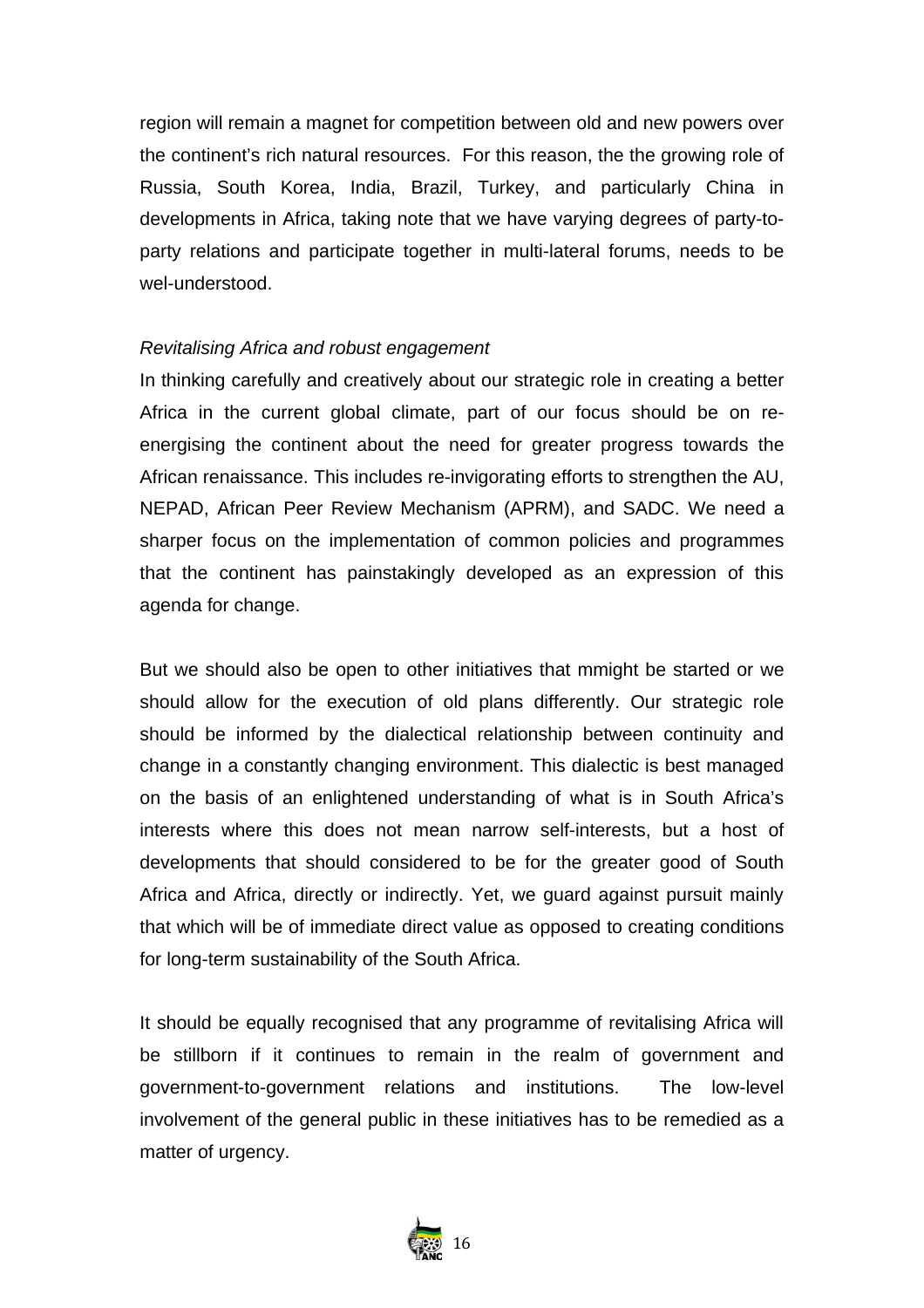#### *Strengthening institutions and leadership*

A key component of the African agenda is the strengthening of continental and regional institutions. The recent events in Cote d'Ivoire and Libya suggest that of primary importance will be to ensure that these institutions, especially the African Union, including its organs, and the Regional Economic Communities, as well as SADC have sufficient political, intellectual, and technical capacity to respond quickly to the ever-changing context. This raises the question whether we should not as a movement stimulate a broad and inclusive discussion about the character of political and institutional leadership that is required to respond to the particular challenges of our time as well as how the continent and sub-region will sustain a certain level of leadership on African concerns globally and within Africa.

The government has been involved in the processes leading to the merger of the African Court of Justice and the African Court of Human and People's Rights, the review of the mandate of the Pan African Parliament with a view to transforming it, and the operationalisation of financial institutions provided for in the AU Constitutive Act including the African Development Bank (AfDB). These efforts must be continued.

As indicated above, central to the agenda of these institutions and leadership should be the popular aspirations of our people with their mass participation.

#### *Consolidating African governance*

Building on the work done to promote adherence to AU principles of good governance and democracy as well as the APRM initiative, the ANC and government should ensure that the governance guidelines and systems are understood, promoted and adhered to. The number of countries that go through the APRM process and ratify all the relevant protocols are critical for progress to be made. Failure to make progress in efficiency and effectiveness of governance undermines the achievement of a better life for all in Africa and creates opportunities for external powers to interfere in Africa. The ANC should promote African countries' the voluntary accession to the APRM.

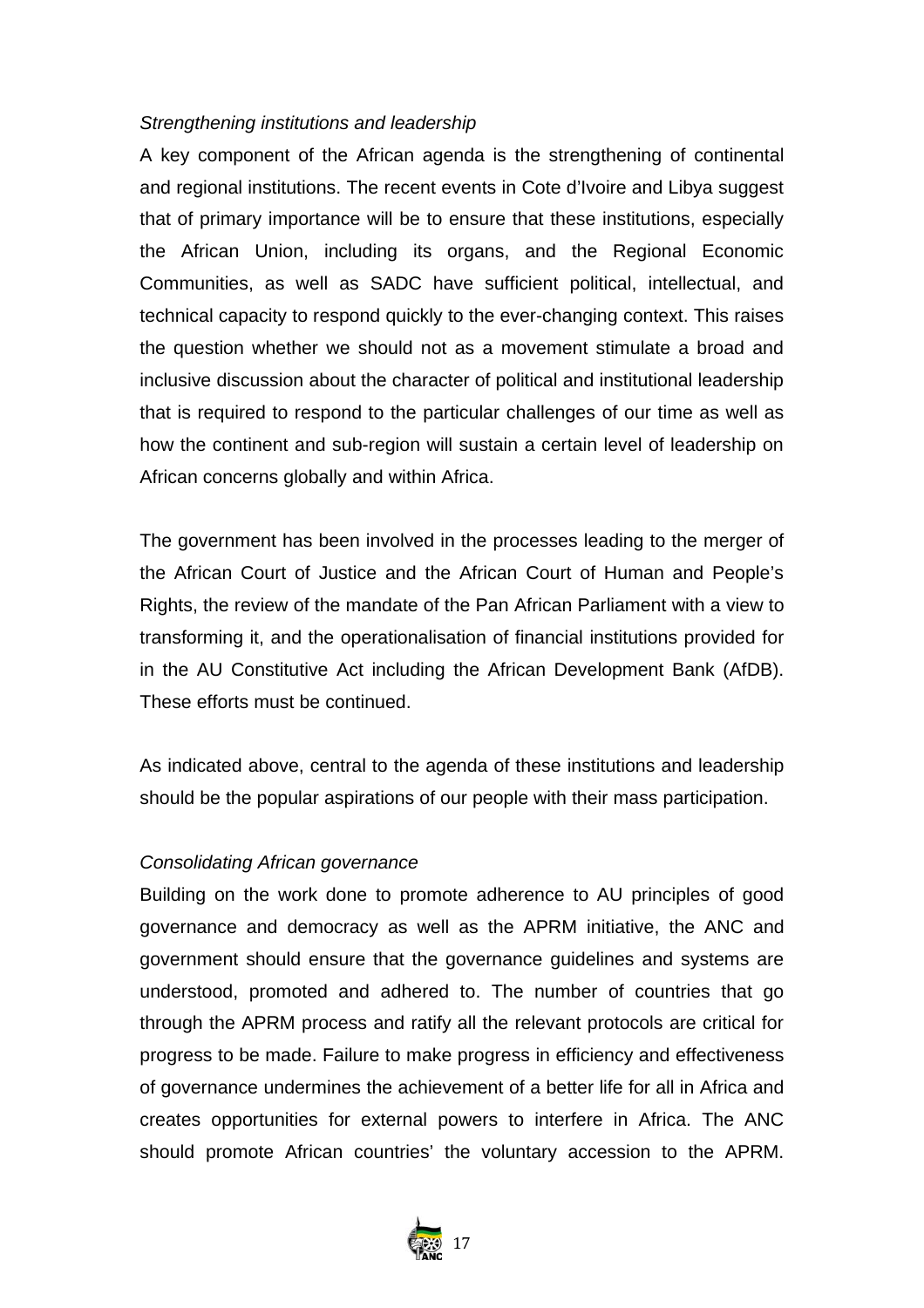More particularly, it is imperative that the ANC leads the South African people in ensuring that the SA APRM Programme of Action is fully implemented.

#### *African Unity*

Our position on the need for deeper continental unity and our principled support of the campaign to build a union government for Africa remains, despite the lull in the continental debate on Union Government. We maintain that the road to this phase of continental unity is through the strengthening of regional communities, which the African Union considers to be building blocks for African unity. Believing that the unity we create should be sustainable and systematic, we consider a strong focus on strengthening regional integration as the surest route to a strong continental unity and one that is best poised to respond to developmental imperatives of the continent. The support and expectation to see the full implementation of the African Union decision to strengthen the African Union Commission is an essential glue that connects various parts of the Union. The ANC supports the process of exploring the transformation of the Au Commission into an Authority in the hope that such a transition could result in a more efficient and effective central organ of the AU. The ANC will continue to encourage inclusive public discussions amongst African peoples on the options towards stronger continental integration.

#### *African Solutions to African Conflicts*

The principle of allowing citizens of conflict-ridden or crisis-prone countries opportunities to own solutions to their problems is an important condition for lasting peace, and one that must anchor the mediation efforts. Our track record in peaceful settlement of conflicts in Africa bears out the correctness of this principled position. Yet to sustain this position, we must ensure that there is sufficient popular understanding of the value of this approach. We must also ensure that there is sufficient capacity in regional and continental institutions to rapidly respond to crises before they become entrenched. We will continue to contribute to post-conflict reconstruction and development, peacekeeping operations and peace diplomacy through the support to mediation efforts. The engagement of interested external actors is crucial for ensuring their support for African solutions.

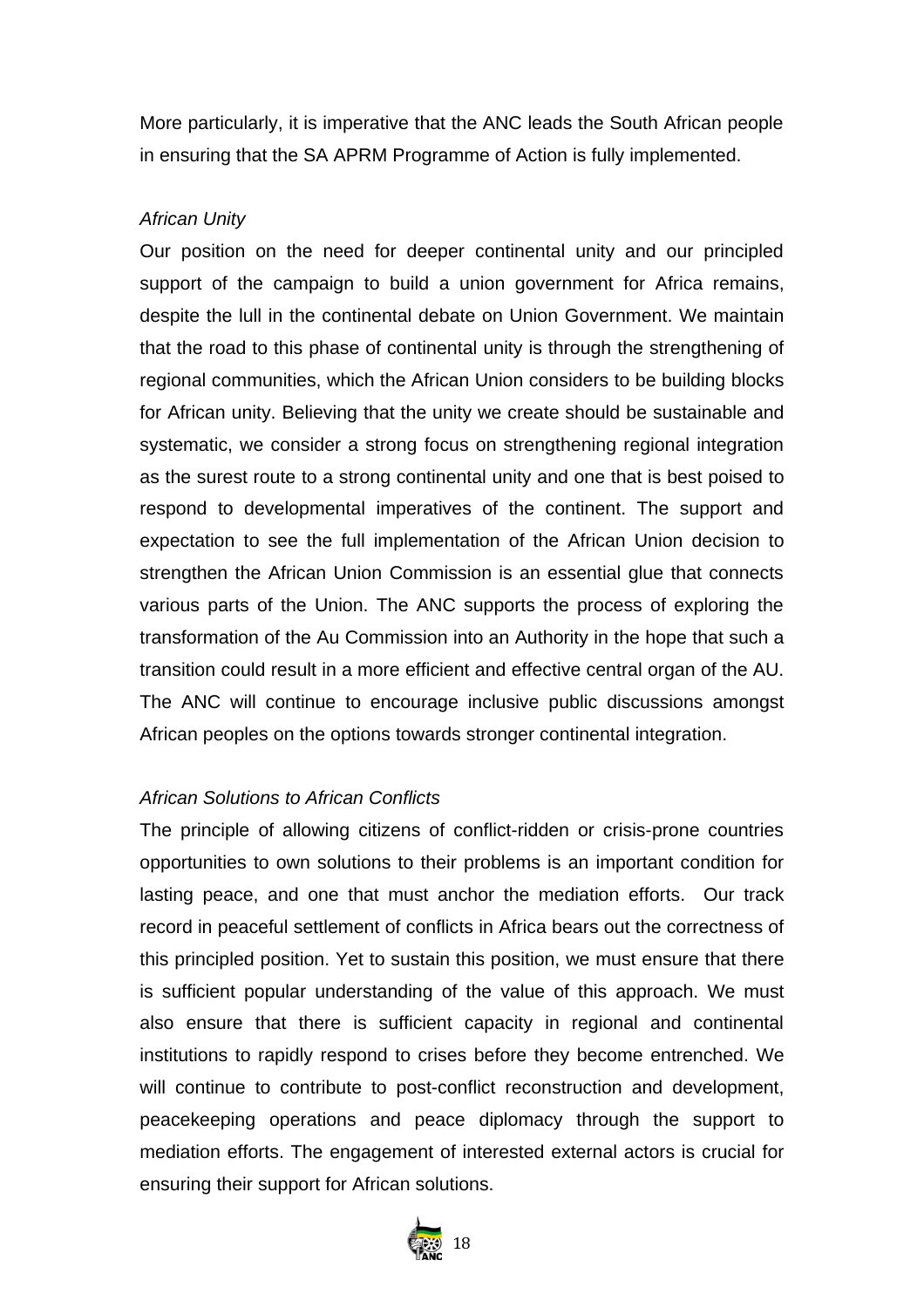The developments that took place in North Africa in early 2011 illustrate the need for the AU organs to respond quickly and appropriately to the social upheavals. The ANC supports the government's efforts to ensure that the outcomes of these challenges are inclusive and generally credible transitional governments.

#### *SADC integration*

Having been involved in the process of the reform of the SADC Secretariat and in consolidation of its policy agenda, the task of the movement and the government is to promote the strengthening of the capacity of SADC central organs to fully execute SADC decisions taken and to co-ordinate the implementation of its programmes. This will require that by example South Africa encourage the strengthening of SADC National Committees as key nodes for domestication of the SADC agenda. There has to be a clear alignment of our domestic programmes with the Regional Indicative Strategic Development Plan. Without this, the vision of developmental regional integration expected to help create developmental states in the region and thus fight against poverty will falter. The movement has to ensure that this happens in order to ensure that developmental regional integration helps the region to respond to both the globalisation process and changing power dynamics that come with it.

It is in our own interest to promote an improved regional stability through support for peace, conflict resolution and prosperity. In this regard, preventative diplomacy and early warning systems are crucial tools for achieving this. The movement supports the efforts to ensure that the new SADC election advisory body and the mediation mechanism work optimally. It will actively participate in regional efforts to ensure successful and democratic elections as contained in the "SADC Principles and Guidelines Governing Democratic Elections". Failure in this regard will lead the growth in postelection disputes and violence, which in turn will attract the hawkish external powers.

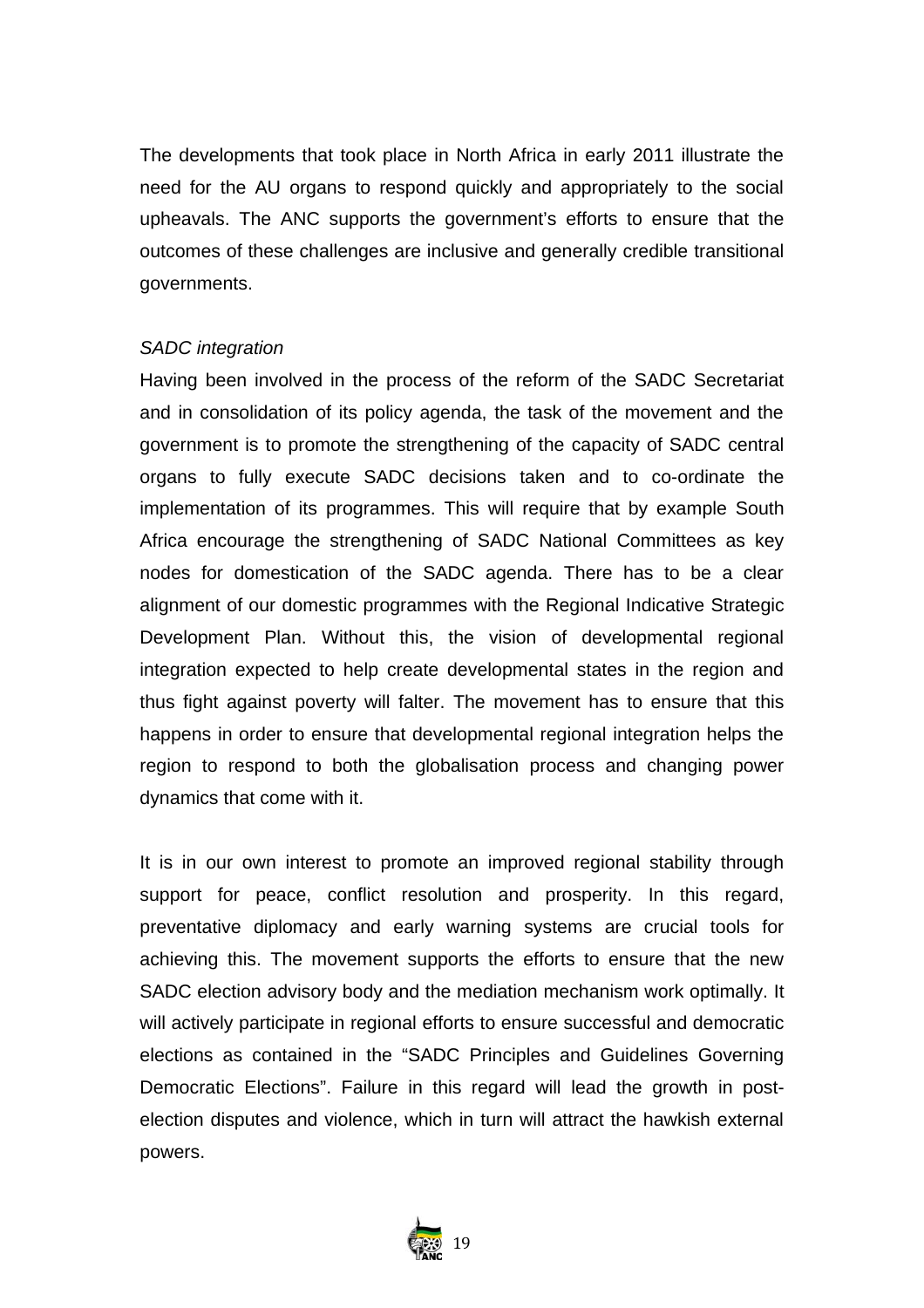The advance of the agreed deeper economic integration initiatives ought to be ensured. The establishment of a SADC Free Trade Agreement (FTA) in 2008 was meant to lead towards the establishment of a SADC Customs Union, which has not yet taken place. The ANC supports efforts to implement the FTA, as the basis for greater integration programmes. The regional body must be able to get the region ready for both a customs union, which is now two years behind its scheduled launch, and a common market. The SADC-East African Community (EAC) and Common Market for Eastern and Southern Africa (COMESA) initiative should receive support from the ANC and the government. The ANC should contribute to public awareness about these developments.

SADC Integration should be comprehensive and all encompassing to include the formation of a SADC Parliament.

# **ANC's STRATEGIC ROLE TOWARDS A BETTER WORLD**

The ANC remains committed to building a better world that is humane, just, equitable, democratic, and free. Throughout its long history, the ANC has drawn lessons from human solidarity of world citizens in support of its struggle. This includes the necessity of having several terrains for the pursuit of the cause including state-to-state, party-to-party, people-to-people and civil society efforts. The ANC believes in the right of people to fight against tyranny and oppression. It will continue to work with other progressive forces globally to promote global transformation towards multi-lateralism and against growing unilateralism.

# *Transformation of global governance*

The ANC continues to attach a lot of value to the concerted campaigns for the reform of global governance in order to reflect the realities and demands of the current period. Global governance regimes, in particular the UN, have hardly changed since 1945 as they continue to reflect the power dynamics of the immediate aftermath of the Second World War. While maintaining the status quo may have many advantages for the victors of the war, it does not help to create a better world. As shown in our discussion of the global

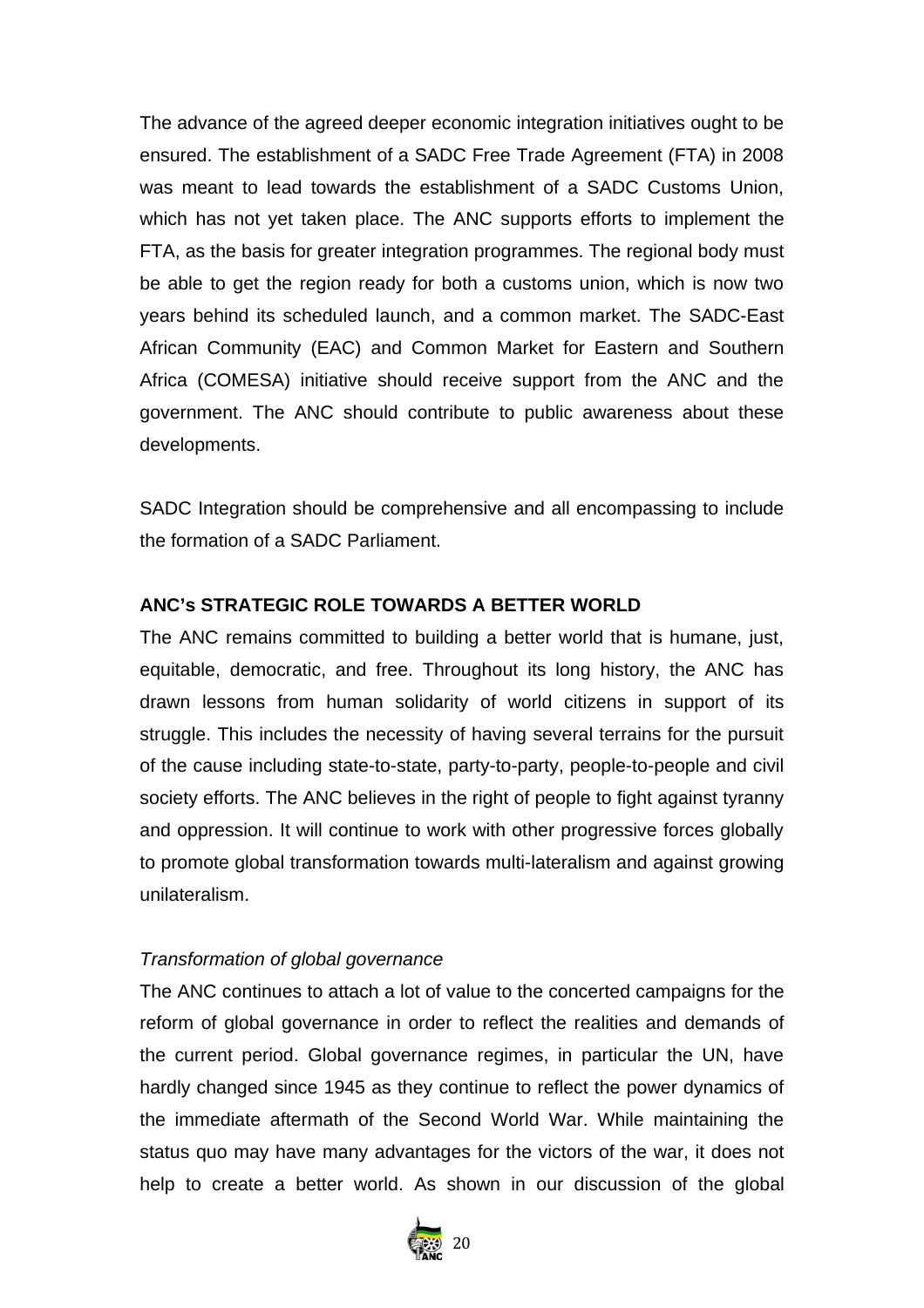economic crisis, the current global governance regimes remain untransformed and ill-prepared to respond to the systemic challenges that are arising.

Therefore, the commitment to reform of the United Nations and the international finance institutions, especially the World Bank and the IMF, is also a matter of necessity. We reject the idea that five permanent members of the UN Security Council should hold sway over global decision-making and that the more democratically constituted General Assembly and its organs be reduced into a mere talk shop. We want to see the UN Security Council transformed to reflect the current balance of power. Whereas developing countries have an increased global responsibility, they do not have increase powers to act accordingly. The AU's Ezulwini Consensus, which calls for permanent and non-permanent seats for Africa, is still a correct framework, but we ought to be open to progressive ideas that emerge from further negotiations. Further we should not restrict our discussions to the matter of the veto, but also discuss the concept of permanence itself.

For this reason, as a movement we will campaign for progress in the on-going negotiations on the UN reform and will encourage Africa to renew its commitment and re-invigorate its common position in line with developments on the negotiation table. To this end, we should remain vigilant to ensure that the idea does not die prematurely, at least not in the minds of the people.

We also must be vigilant not to restrict ourselves to the UN Security Council and the General Assembly. It is also necessary to focus on the many other organs of the UN, like the UN Development Programme, Economic Commission for Africa, amongst others. And we need to measure our output with regard to the deployment (or lack thereof) of South Africans to the UN. We need to build alliances across thw world towards this end.

In regard to the reforms of the IFIs, the ANC position maintains that these institutions, which now have a strategic role in managing the contradictions in the evolution of the global economy whereby growth in prosperity is accompanied by ubiquitous poverty, should be overhauled to give expression

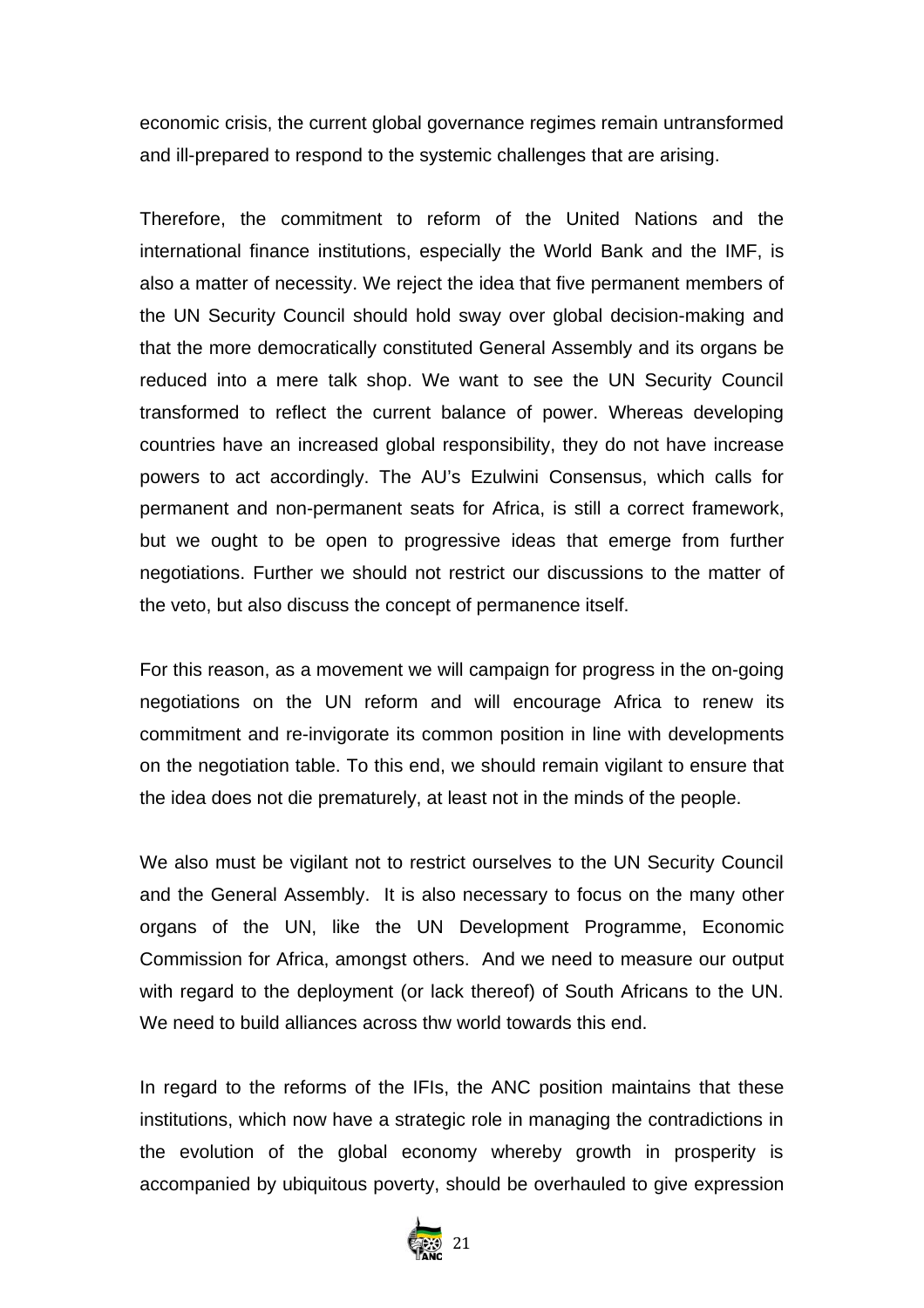to the interests of the developing countries and Africa. To this end, we consider it an affront to principles of fairness, justice and equity that the positions of heads of IMF, as we witnessed recently, and the World Bank are exclusively reserved for Europeans and Americans respectively. The disproportionate decision-making power the West also enjoys in the governance structures of both institutions ought to change. Our position is that Africa must be adequately represented in the governance structures and senior management in both institutions, at least because the continent remains a major region of focus for IFI interventions. However, it would be foolish, given our history and experience, to believe that African representation would automatically mean progressive agendas and programmes. Therefore, we must be able to build necessary accountability mechanisms and support those who are deployed in the IFIs to ensure that they further the African agenda in these institutions.

Our strategic role on the Doha Round of trade negotiations under the auspices of the World Trade Organisation (WTO) is to ensure that the development imperatives are not trounced by market needs or technical fixations. Yet, our goal is also a transformed WTO. We believe in multilateral trade negotiations as the best way of responding to problems of world trade.

Our overarching goal must remain that of strengthening the social, political and economic initiatives that promote the global fight against poverty and underdevelopment. These could seek to remove the Washington Consensus, increase mass participation and involvement in these global institutions, and strengthen the participation of African continental and regional institutions.

#### *Strengthening South-South cooperation*

We are committed to strengthening south-south cooperation by contributing to the fortification of global south multilateralism as epitomised by organisations like the Non-Aligned Movement, the New Asia Africa Strategic Partnership, the G77 plus China and our alliance like India-Brazil-South Africa (IBSA) and Brazil-Russia-India-China-South Africa (BRICS). This is a part of our strategic response to the changing global environment, especially the rise of emerging

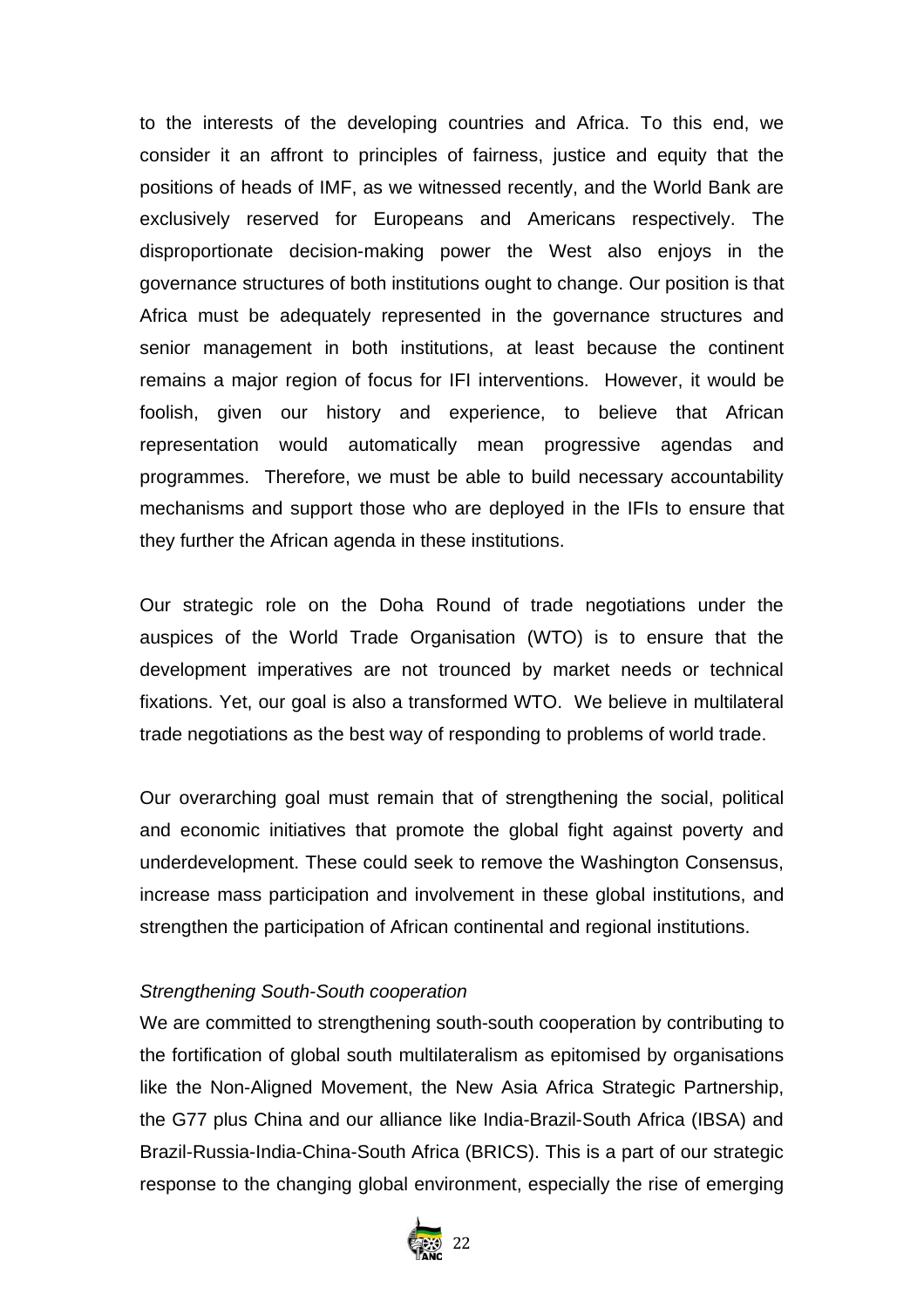powers as a potential counter-veiling force against unilateralism. In this regard, to further strengthen our strategic response, we should participate in movements like the Sao Paulo Forum.

South Africa's membership of the BRICS, which was not fully understood by some in our country, is a major success of our efforts to strategically position ourselves as one of the key catalysts for broader south-south relations. We need to support the BRICS as a special partnership arrangement because it can represent a plaform for alternative ideas to the Washington Consensus and neo-liberal policies. BRICS countries constitute more than 8% of world GDP, occupy the 26% of the world's territory and play hosts to 42% of the world populatio. Part of its objectives are:

- 1. The promotion of a new international financial system and the use of member countries own countries, including a new currency for international trade and exchange;
- 2. The struggle for peace, the dissolution of NATO, the closure of all foreign military bases in countries of the world;
- 3. The elimination of all nuclear weapons;
- 4. The resolution of political problems and conflicts through non-military means;
- 5. The promotion of investment in energy and infrastructure to benefit of the people of our countries; and
- 6. The promotion of food sovereignty and food security.

The task that remains is to ensure that our business sector and civil society are fully included in the programmes of these alliances, in order to create linkages with our domestic situation, especially with regard to job creation and investment generation. We also have to ensure that the partnerships that Africa has with these countries and the regions of the Caribbean and Latin America and Asia grow and impact concretely on African development by feeding into Africa's own plans.

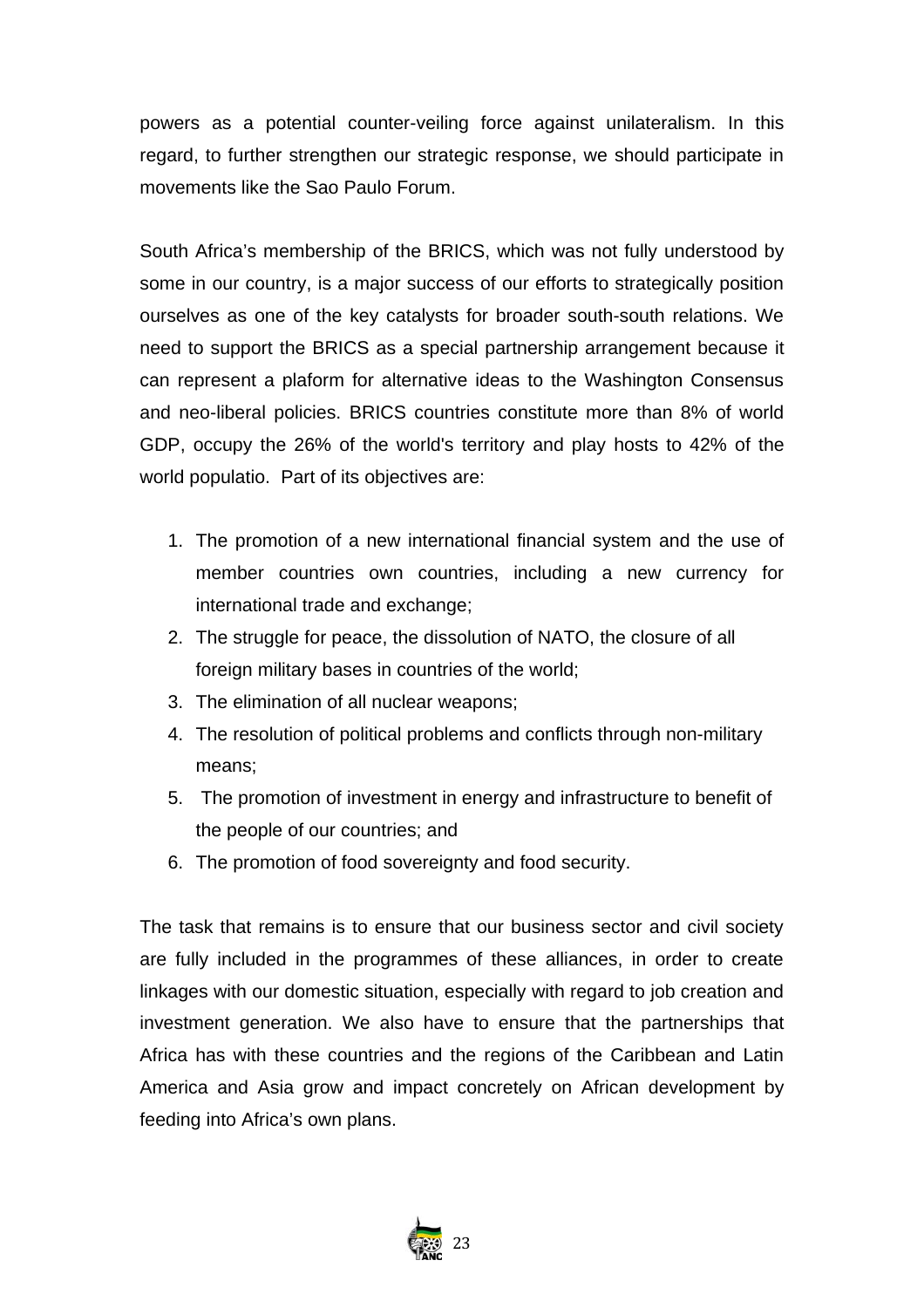The Movement needs to intensify the engagements in South-South cooperation. Equally ensuring that our membership into BRICS does not reduce our co-operation with Asian countries and Caribbean and Latin America.

#### *Strengthen North-South Dialogue*

The ANC is commitment to strengthening north-south dialogue on matters of common interests. Government should devise a strategy on this whilst as a movement deepening and enhancing cooperation at a party-to-party level.

The ANC should recognise the primacy of the anti-apartheid solidarity movements, many of which have not collapsed, as strategic avenues for deepening dialogue and consensus between global north and us on a progressive global agenda and on bilateral economic relations.

The task of fashioning a global consensus for a stronger multi-lateralism and the emergence of a new world order, especially in the current context of unimulti-lateralism and a regress in global economic governance, requires that we grow our bilateral and multilateral relations with the global north. The dialogue between us is important to build a common understanding and shared interests. For the ANC, this requires that in the context of the celebration of our centenary we ought to re-invigorate the spirit of solidarity that we built with the people of Europe and America during the struggle.

On the one hand, this entails refining our multilateral relations, especially the SA-EU relations, EU-Africa partnership, BRICS and other platforms, by ensuring that these produce the public goods in the form of both consensus on global reform and the restructuring of economic relations. South Africa should promote the building of stronger bridges for co-operation between Africa and the global north.

On the other hand, growing north-south relations entails a stronger focus on strategic bilateral relations with countries of the global north in the hope that this will also benefit the African Renaissance agenda. Our focus should be on

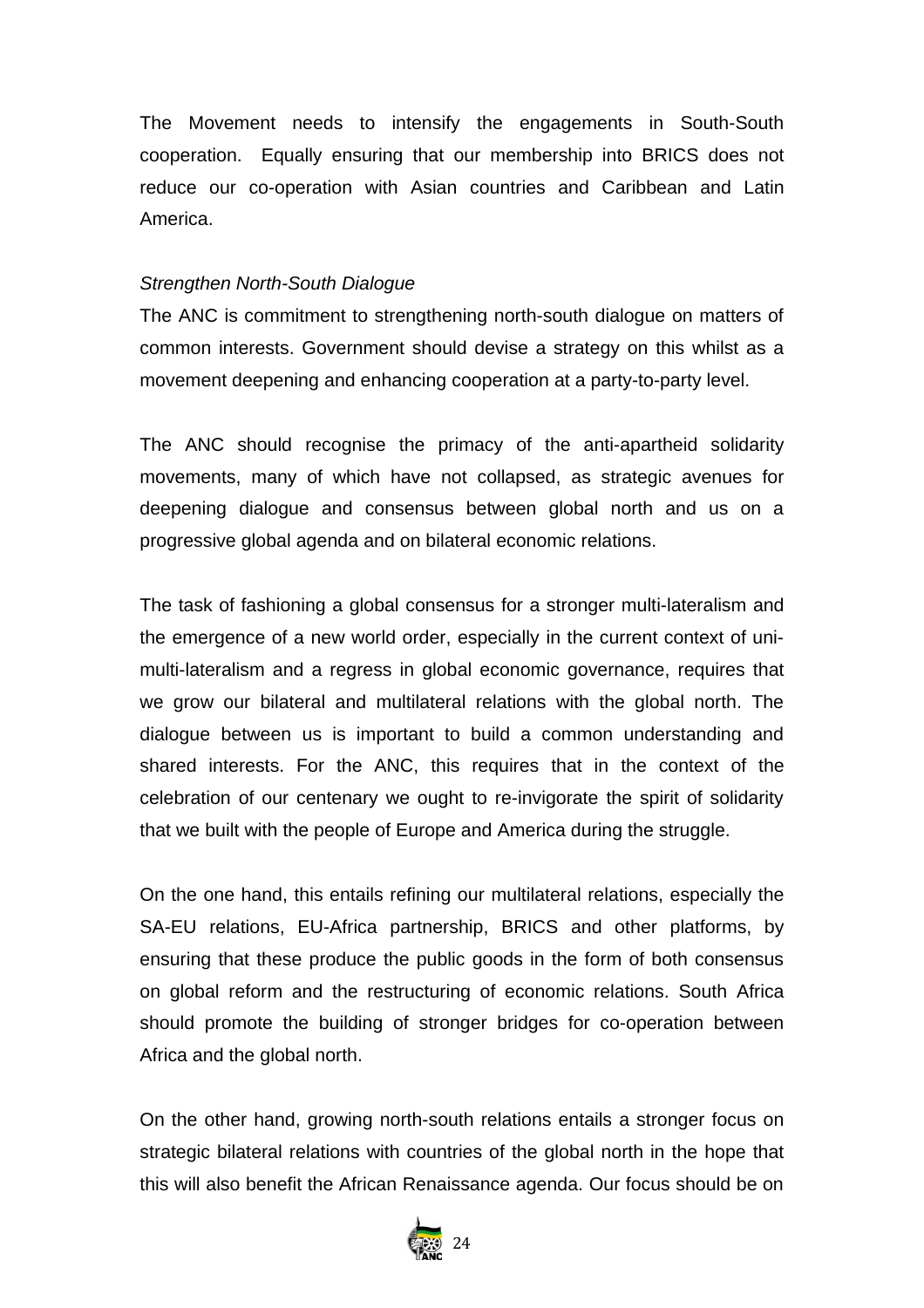ensuring that the relations are deepened through stronger platforms for people-to-people relations through civil society platforms and functional business forums.

It is important to evaluate and assess our relations with party formations and organisations in the North. Importantly, we need to check if we still share similar ideological dispositions, in particular, with regard to transformation and development. This should be a key consideration in party-to-party dialogues.

#### *Parliamentary Diplomacy*

Parliamentary dimension in our international relations could be defined as a continuation of a national political process and dialogue among legislatures at international level that has been brought about by significant changes in the world. At different international meetings, Members of Parliament and Presiding Officers have the opportunity to change views and adopt resolutions on a range of international issues and challenges with the view to make the world a better place for all.

Historically, parliaments had scant involvement in international relations. The role of parliament in the area of international relations in an age where the line between domestic and international relations is becoming blurred and where there is globalisation of problems, democracy ought to be promoted at all levels of governance.

The South African foreign policy is an expression of domestic public policy that projects national values and interests. The values and principles that guide our work are entrenched in the provisions of the 1996 Constitution of the Republic of South Africa. The Constitution affirms the right of the South African society to live in human dignity, equality, democracy and freedom. There is, therefore, a need for an "activist" Parliament to ensure that the people that Parliament represents at the national level are also represented at the international level. It must take up the challenges like the democratisation of the structures of global governance, the consolidation of the African

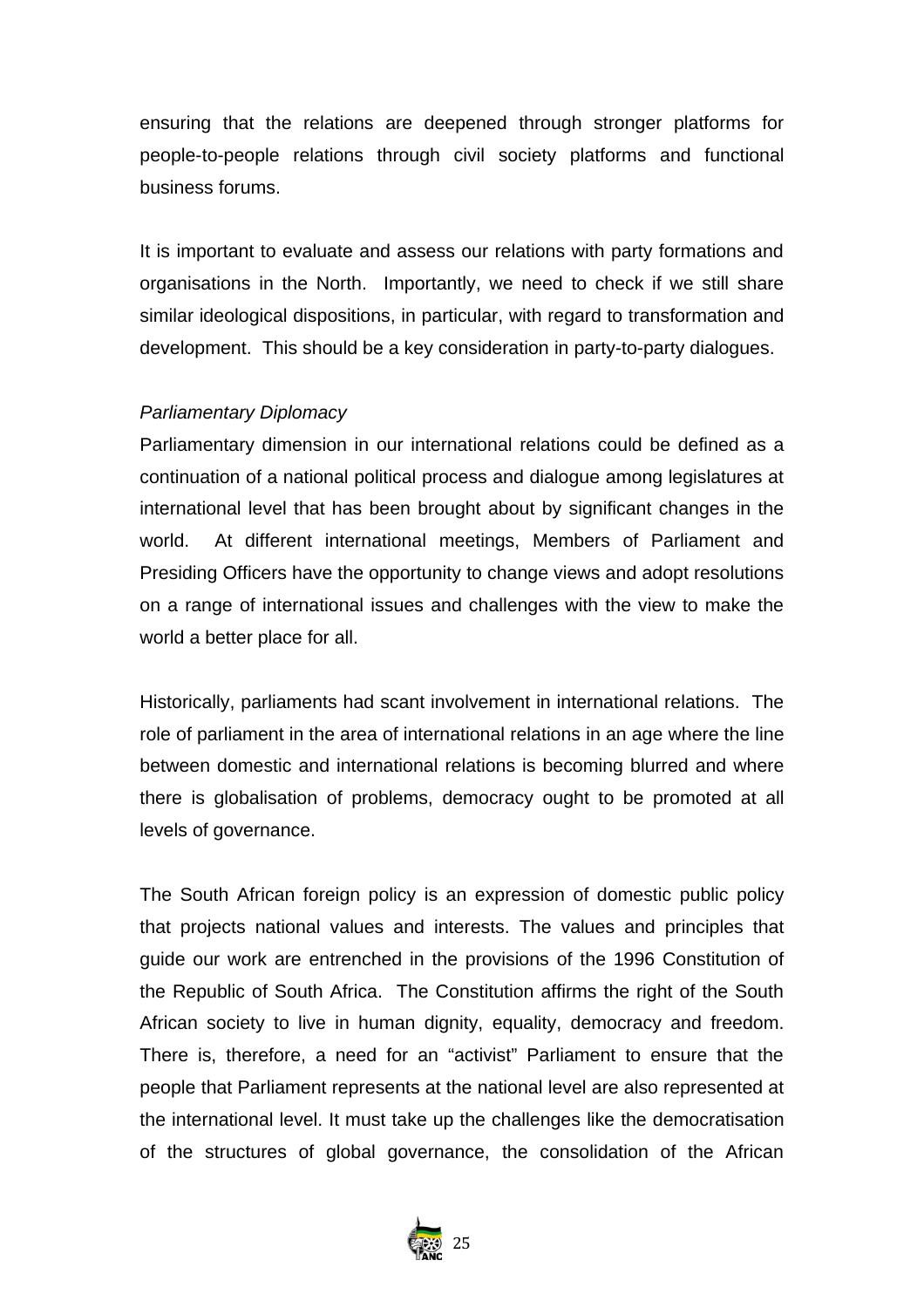agenda, the development of the global South, the strengthening of North-South relations for a better South Africa, Africa and the world.

Therefore, the ANC should assist in building better alignment between the Pan-African Parliament and the AU as well as SADC and the SADC Parliamentary Forum. The parliamentary bodies at regional and continental levels cannot operate in silo, too separated from the executive arms of continental governance The ANC has to assist the government in initiating discussions on the transformation of the SADC Parliament Forum into a fully legislative body.

Parliamentarians that serve in mutlilateral forums like the International Parliamentary Union and others should be assisted and empowered in order to push forward the African agenda.

In respect of public education it is imperative that we find ways and means to inform the public in South Africa on the nature and approach of our foreign policy as well as issues that emerge from time to time. We ought to do better as the ANC and government in explaining the decisions we take, so that our should not rely only on slanted reporting in the media, reporting that is designed to confuse and obfuscate issues.

#### *Economic Diplomacy*

We re-emphasise the previous resolutions on the critical need to build connections between our international relations and domestic interests through economic diplomacy as a tool of foreign policy. The ANC is of the view that economic diplomacy is not merely about basic economic knowledge, but deeper appreciation of the importance of growing our economy to enable us to increase our voice and choice in international affairs. This should be the strategic orientation of our framework on economic diplomacy, which should be widely distributed and discussed within the movement, the alliance, government and broader public domain. But interpretation of economic diplomacy is not about promoting narrow economic interests, but it is about

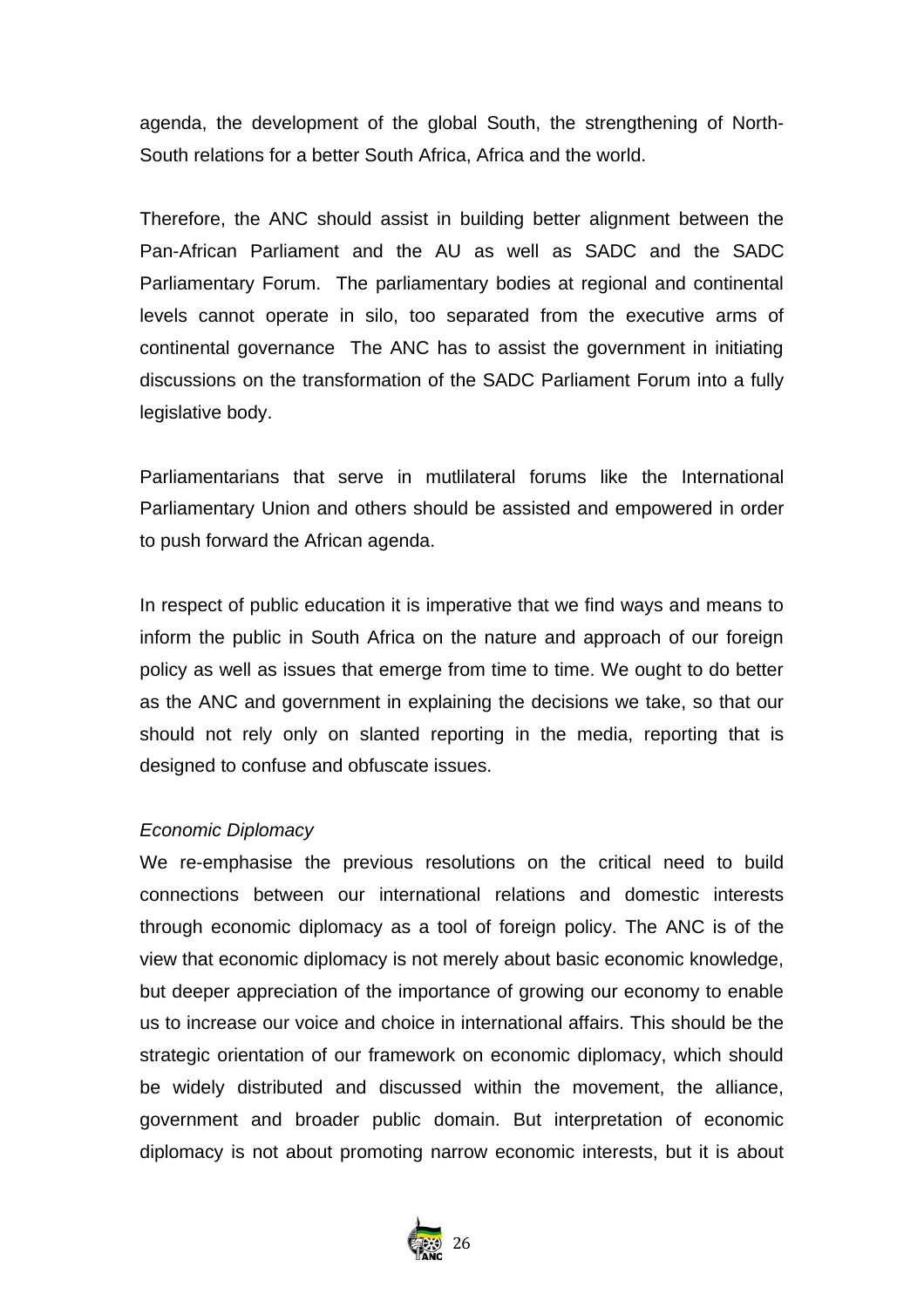responding to our historical responsibility to enhance Africa's economic renaissance.

#### *Para-diplomacy: Provincial and municipal international relations*

We reiterate previous conference resolution on the need for stronger national and provincial coordination of para-diplomacy in order to strengthen coherent international diplomacy on our part. We support the efforts of government to improve consultative platforms between all three tiers of government on international engagements. We are of the view that government has to establish a policy framework and guidelines in line with the South African government foreign policy. An audit of the current para-diplomacy agreements and other activities should be conducted to measure their adherence to the South African government foreign policy.

# **STRENGTHENING THE UNDERSTANDING OF PARTY-TO-PARTY AND POLITICAL MULTI-LATERAL RELATIONS**

Relations with progressive forces across the globe have always been a strategic focus of the ANC's pursuit of what the Strategy and Tactics calls "a path of hope and solidarity." Meetings with fraternal parties have continued and intensified. In our 52<sup>nd</sup> National Conference we resolved that we should (i) strengthen relations with the former liberation movements, (ii) form strategic relations with parties of different ideological disposition in Africa, and, (iii) establish areas of common interest, especially with governing parties. Our party-to-party relations have over time enhanced relationships within the governmental sphere.

The resolutions underlined the importance of prioritising our relations with the Southern African former liberation movements, especially in Angloa, Mozambique, Namibia, Tanzania, Zambia, and Zimbabwe. In this regard the ANC has been fairly successful in not only maintaining relations, but also enhancing them at both party-to-party and governmental levels, as is the case with Angola. We need to consider broadening the former liberation platform to

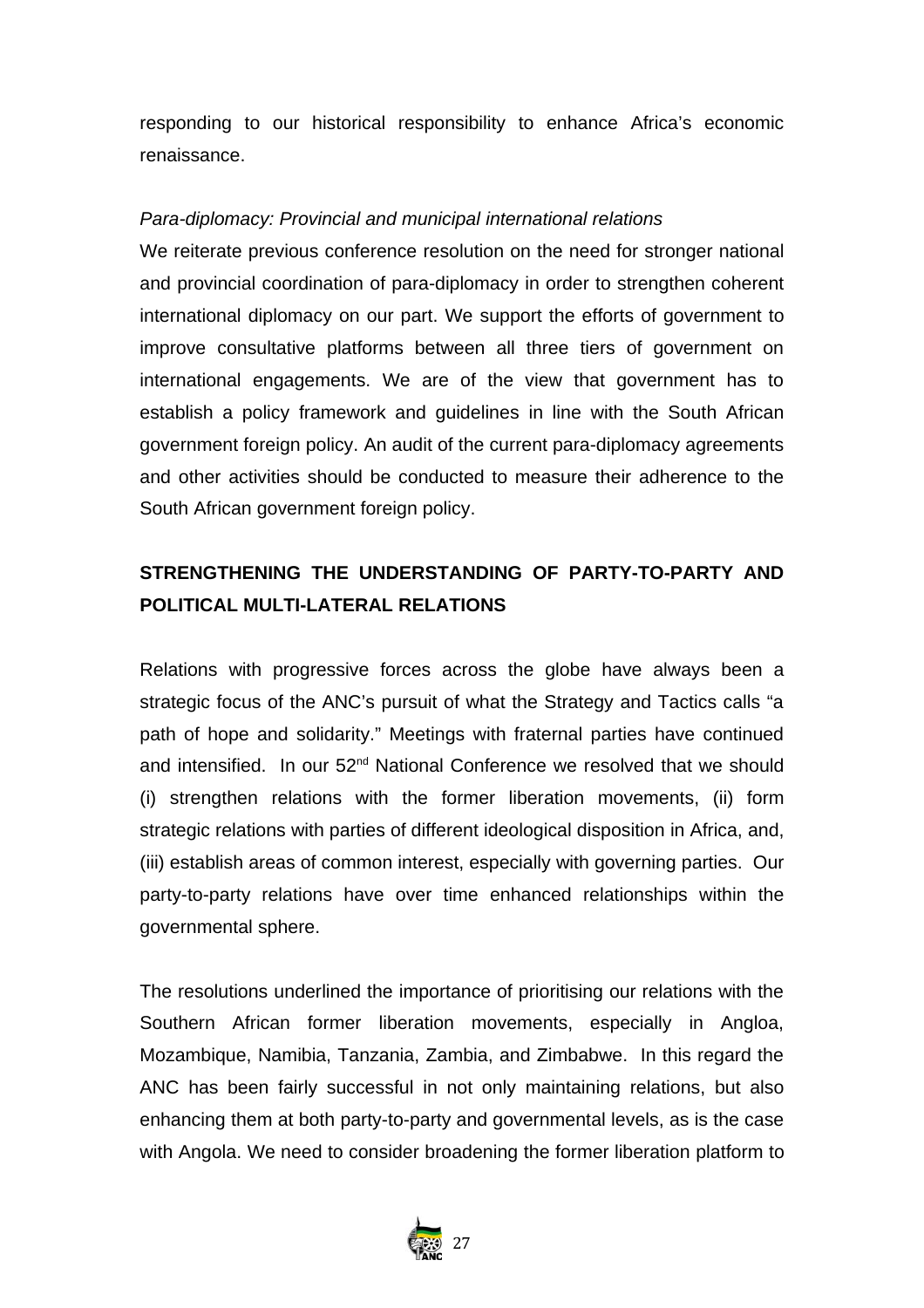encompass other liberation movements on the continent such as PAIGC, PAIGV, FNL and so forth.

It is still necessary for us to continue assessing the ideological orientation and character of the various political parties on the continent to identify those with political visions that are reconciliable with that of the ANC to determine the basis of party-to-party dialogue. This would also assist the ANC to strengthen the African progressive movement. Our ability to help build a progressive movement has the potential to build stronger relations with both governments and democratic forces in Africa generally, as well greatly enhance the possibilities of a global progressive movement.

In growing the global progressive movement to attain the goal of a better Africa and better world free from hunger disease and underdevelopment we continue to engage various political parties to understand the plight of the ANC and broader Africa. This makes it imperative for us to continue the already existing relations and further seek relations with political parties through party-to-party relations and other global forums. We continue to maintain relations with many political parties.

After a thorough debate in the ANC, we decided to become full members of the Socialist International (SI) in the late 90's. The ANC and MPLA (Angola) from Southern Africa are current Vice-Presidents in the SI Presidium. But the organisation has weaknesses including the dominance of European Socialist parties although there has been growth of membership from the developing world. There has been a level of reform within the SI, but the leadership still does not reflect the change in membership. We welcome discussions on transforming the character and skewed leadership representation in SI. For example, a decision has been taken that the future leadership will be decided by voting rather than by consensus. The SI Africa Committee is very weak. The ANC needs to play a pivotal role in dramatically increasing the capacity of the African members in SI. The ANC participates in the SI Commission on Climate Change and should seriously look at how we can increase our participation in the other important Commissions of SI. SI is an important

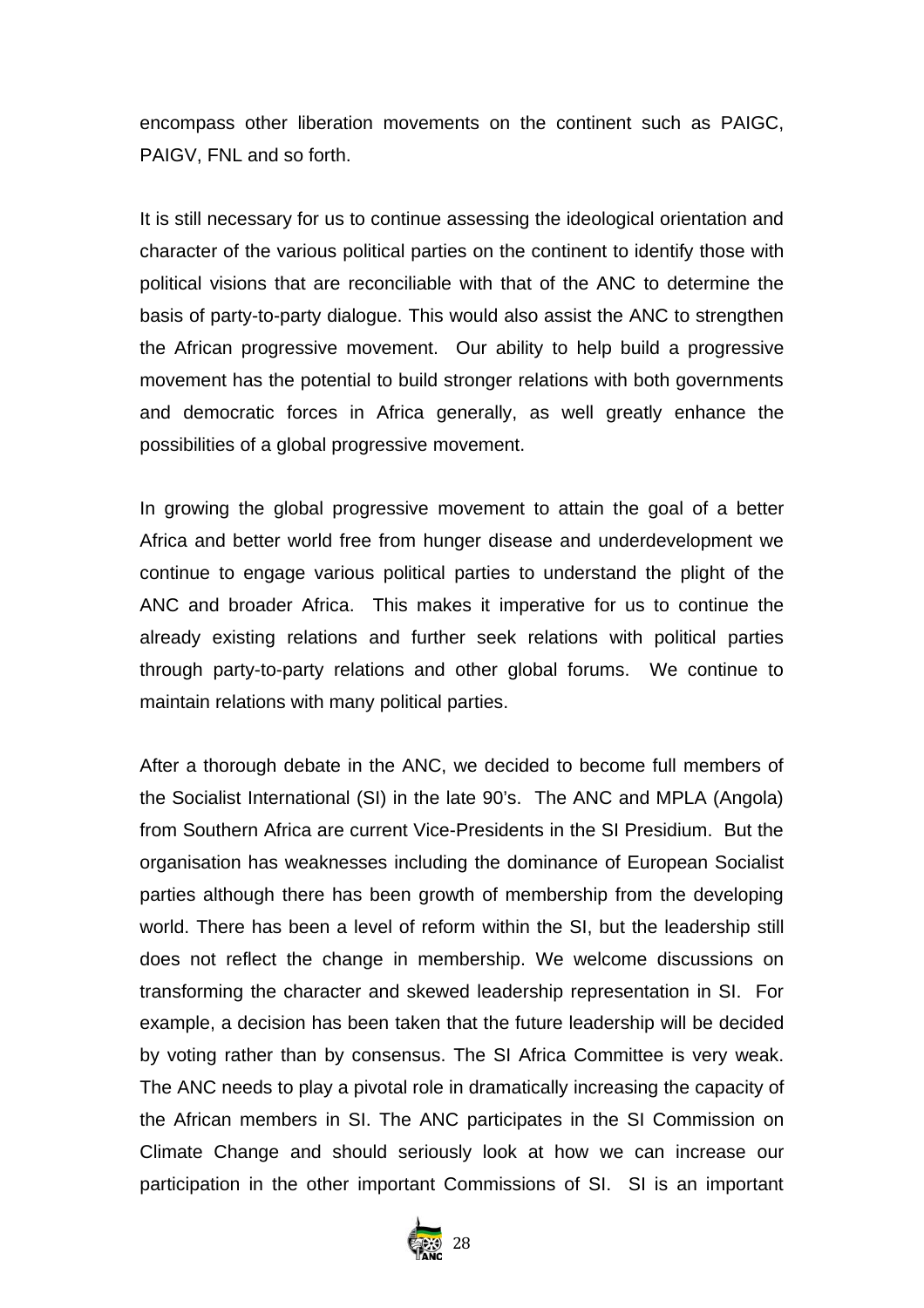platform for the ANC to increase its networking ability to expand its party-toparty relations as well as a platform for the battle of ideas.

Our relations in South America have grown. It would be necessary for the ANC to participate in regional South American progressive forums like the Sao Paulo Forum, which can assist us in growing and deepening relations with progressive formations and political parties in the region.

Furthermore, the ANC has historical relations with the Caribbean countries. It is correct to note that with regard to Haiti, we have assisted positive developments in the country. We have also played a significant role in the discussions on the diaspora, with Caribbean countries. However, our relations and discussions with Caribbean countries have waned over time and needs to be resuscitated.

Relations with social democratic parties in the global north continue to grow. They are crucial platforms for north-south dialogue in a changing world.

# **CONTINENTAL AND INTERNATIONAL SOLIDARITY**

Below is a list of solidarity efforts that the ANC is involved in at various levels. Participation and discussion in these efforts need to be broadened to include Alliance structures and other political stakeholders.

# *Libya*

Noting the harm that has been caused to the country and peace prospects by the interference of external powers that helped the rebels topple Colonel Qadaffi's government, the ANC should focus support on the efforts of our president as a member of the Ad-Hoc High Level Committee of the AU in ensuring a speeedy transition to democracy in that country.

# *Cote d'Ivoire*

Notwithstanding concerns about the manner in which western powers interfered to resolve a political stalemate between Laurent Gbagbo and

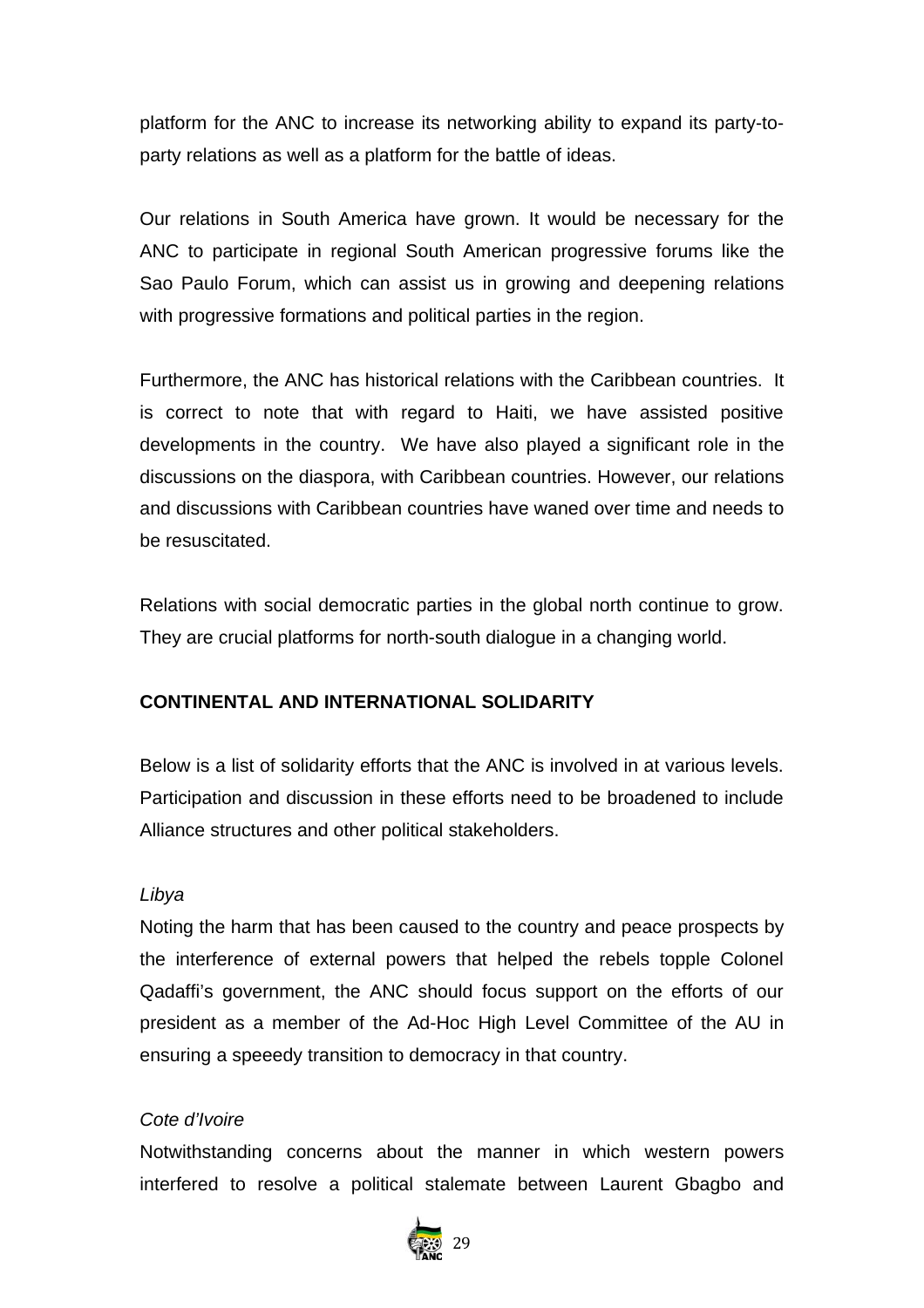Allasane Ouattara, the ANC should work with the people and government of Cote d'Ivoire to strengthening of relations with this country in order to promote inclusive nation-building efforts.

#### *Zimbabwe*

It is imperative that we do not begin to think that the challenges facing Zimbabwe can only be overcome by elections. The SA Government and SADC should ensure that the key elements of the Global Peace Agreement including those relating to creating a conducive climate for elections are implemented to ensure that Zimbabwe does not repeat the disastrous experience of 2008.

It is also imperative that the SA government plays a pivotal role in constructing an international consensus on the conditions for a democratic election in Zimbabwe, both by pushing for a change of policy on the sanctions question, as provided for in the GPA, and ensuring that it will work with various international players, under the direction of SADC.

#### *Sudan and South Sudan*

The separation between the North and South of Sudan makes it necessary for the ANC to engage with Sudanese parties and people on both sides to support effforts to build confidence and mutual trust between the two sides in order to promote peaceful co-exstence between the two neighbours.

#### *DRC*

The post-election developments in the DRC call for us to undertake a stocktaking of our role in post-conflict reconstruction and development. This review has to be completed and discussed within the ANC in order for the movement to identify strengths to build on and weaknesses to remedy. The engagement with different political parties should continue, at least, to ensure that all parties are committed to continuous inter-Congolese dialogue.

#### *Swaziland*

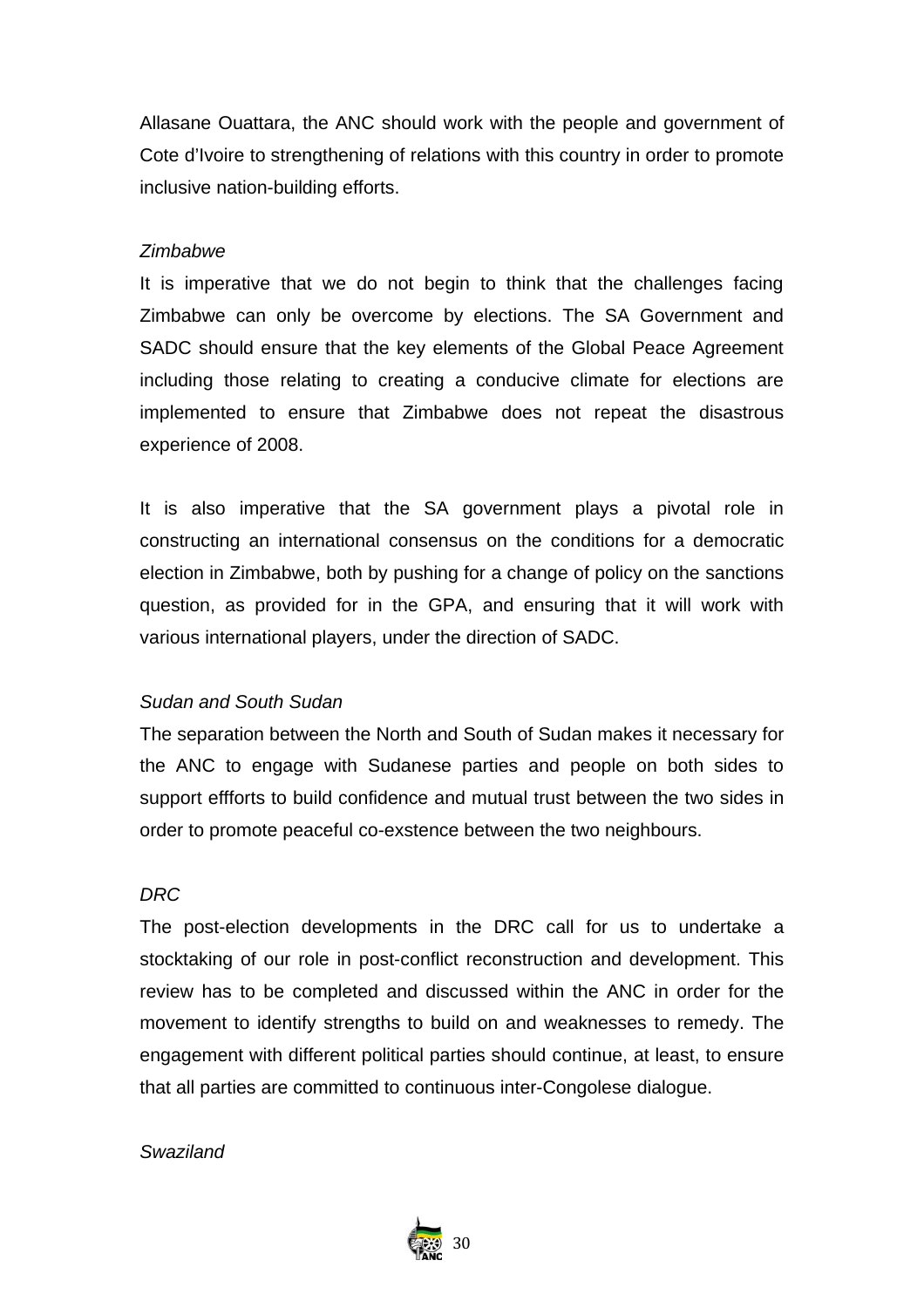Our support for the democratisation of Swaziland is a principled position. The ANC supports efforts by the SA government to help prevent an economic meltdown in Swaziland through the provision of loan and through a continuous dialogue on the economic and political reforms required to solve the underlying challenges in this country. There is a need to open up the discussion on the Swaziland question, especially its implications for the region.

#### *Madagascar*

The crisis in Madagascar unfolded after the 52<sup>nd</sup> National Conference when there was a forced collapse of a sitting government and the installation of another through the military. We support the SADC position Madagascar needs to establish an inclusive political arrangement on the basis of inclusive dialogue facilitated by former President Joachim Chissano of Mozambique. The nuances of this position will require that the ANC meets with all the parties and discusses with alliance partners on how the ANC could complement the role of government in this regard.

#### *Somalia*

The situation in the Somalia remains dire and the recent outbreak of disease and famine is only a symptom of deep-seated structural problems. As the movement, we believe that a lasting solution should be found in inclusive national dialogue, leading to an inclusive government that is well supported by the international community. This should provide the basis for peacekeeping. We also support the efforts to fight and eradicate the scourge of piracy that has negative effect on the stability of the entire Horn of Africa region. We need to use our influence to also begin discussions on how to prevent private companies from illegally dumping waste and exploiting marine resource

#### *Haiti*

The ANC has intensified its support for the people of Haiti and the transition towards a permanent government. The support that our government has provided to this historic country after an earthquake and a disease epidemic was fully backed by our movement as an expression of solidarity with a

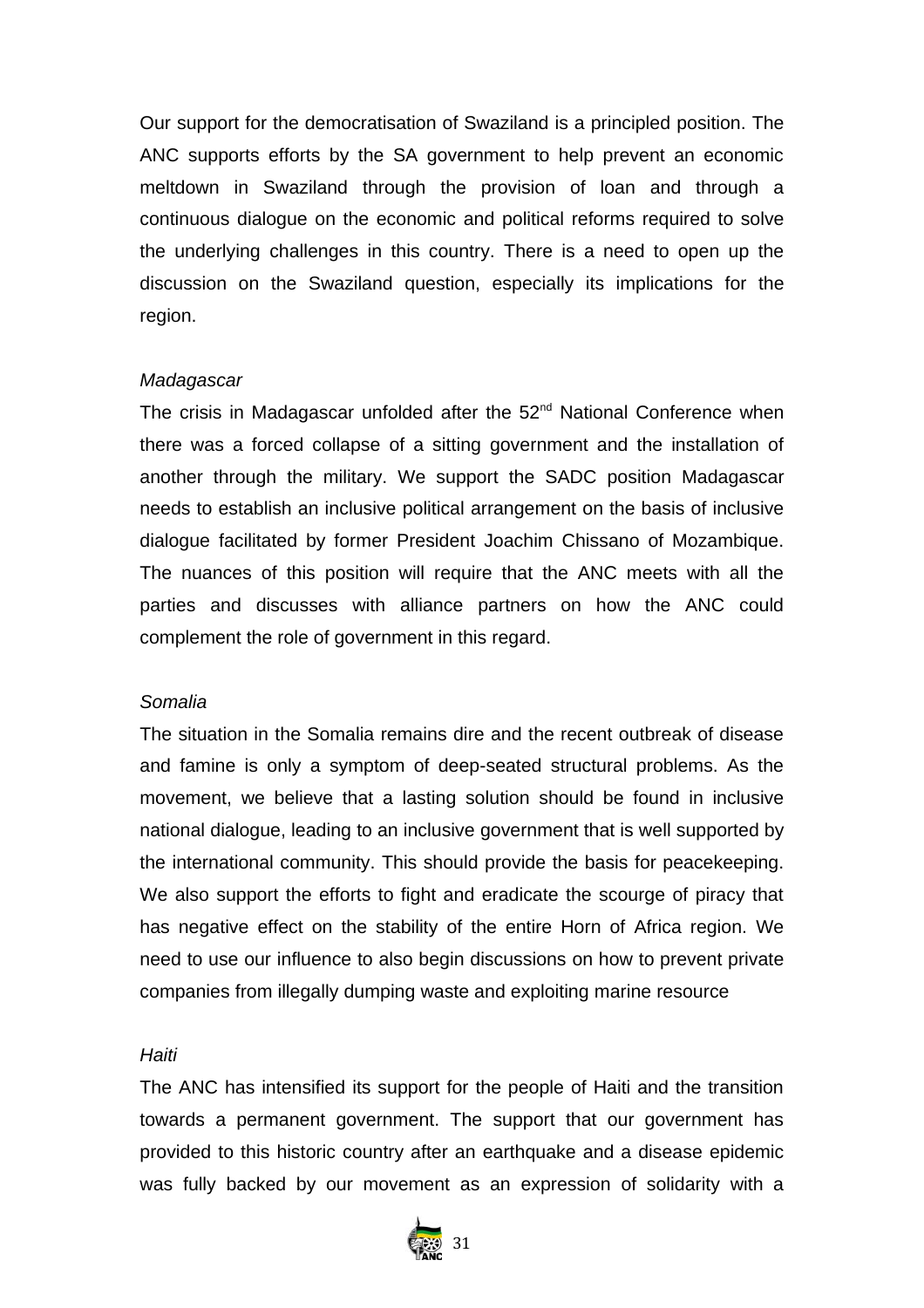people who have fallen victims to the vagaries of nature and neo-colonial machinations. We, of course, provided hospitality to President Aristide and welcome his recent return to Haiti in the hope that he will contribute immensely to building national unity and development.

#### *Palestine*

Our position on Palestine is that a credible inclusive dialogue with Israel on the basis of a two-state framework as well as strong unity amongst Palestinian parties are critically important conditions for peaceful co-existence between Israel and a free Palestinian state. It is, therefore, strategic for the movement to, through government, support peace efforts and to engage in intense dialogue with Palestinian parties to ensure unity of purpose.

#### *Western Sahara*

The freedom of the peoples of Western Sahara within internationally recognised borders is an important principle. The Polisario Front and Saharawi Republic are important solidarity partners for us. We support their commitment to a negotiated settlement with government of Morocco under the auspices of the UN and their campaigns for greater focus on human rights violations in occupied territories.

#### *Cuba*

The ANC continues to pledge solidarity with the government and peoples of Cuba; and calling for an immediate end to the US Embargo against Cuba. The efforts to build multi-faceted relations of co-operation with Cuba including twinning agreements, capacity building and training programmes, trade relations and exchange programmes are to be encouraged. Our relations with Cuba remain as strong as they were when Cde Fidel Castro was the president of Cuba.

Our support for the release of the Cuban Five could be stronger and more widespread than it has been. We need to explore a parliamentary motion denouncing their imprisonment.

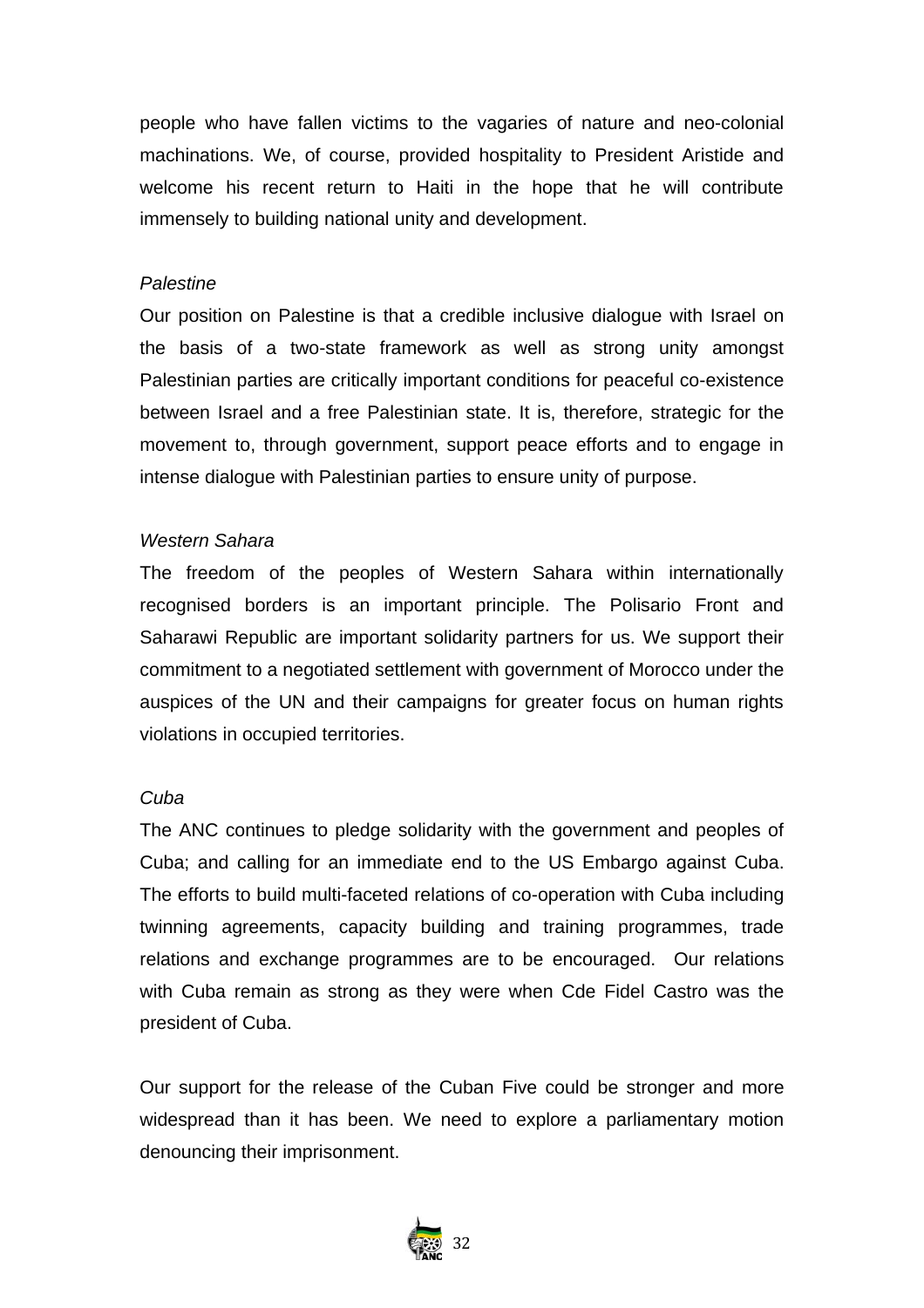With the continued opening of the Cuban economy the ANC should discuss with Cuba how we can increase Cuban-South African economic co-operation.

# *Eritrea-Ethiopia*

The challenges between Eritrea and Ethiopia have their roots in the process of separation and the failure to develop cordial relations and intensified after the failure of the arbitration process on the border disputes to find a solution that was acceptable to both sides. The damage that the current stalemate has caused to the region and to relations between these related peoples is huge. The ANC believes that an inclusive dialogue and confidence building are needed to ensure that this stalemate ends and the two countries become partners in rebuilding this important region of Africa.

# *Sri Lanka*

The political landscape in Sri Lanka has changed since early 2009. The ANC supports the UN's Panel of Experts on Accountability in Sri Lanka. The ANC should decide on how it wants to support the UN process already put in place and have a deeper discussion and understanding on the situation in Sri Lanka for the ANC to come out with a clear position. The ANC further needs to decide where the Sri Lanka matter fits within the policy framework.

# **CAMPAIGNS**

As the movement, we are involved in various campaigns linked to our international relations agenda generally and that are part of campaigns by progressive forces globally.

*Africa Day*: Africa Day is celebrated only in limited ways and platforms. It is mainly celebrated by government departments, but not by broader civil society and us as the movement. The ANC will use the occasion of the centenary celebrations to make prominent the importance of Africa Day as a platform for celebrating African renaissance. The ANC should investigate the possibility of government institutions and Parliament flying the AU flag on Africa Day.

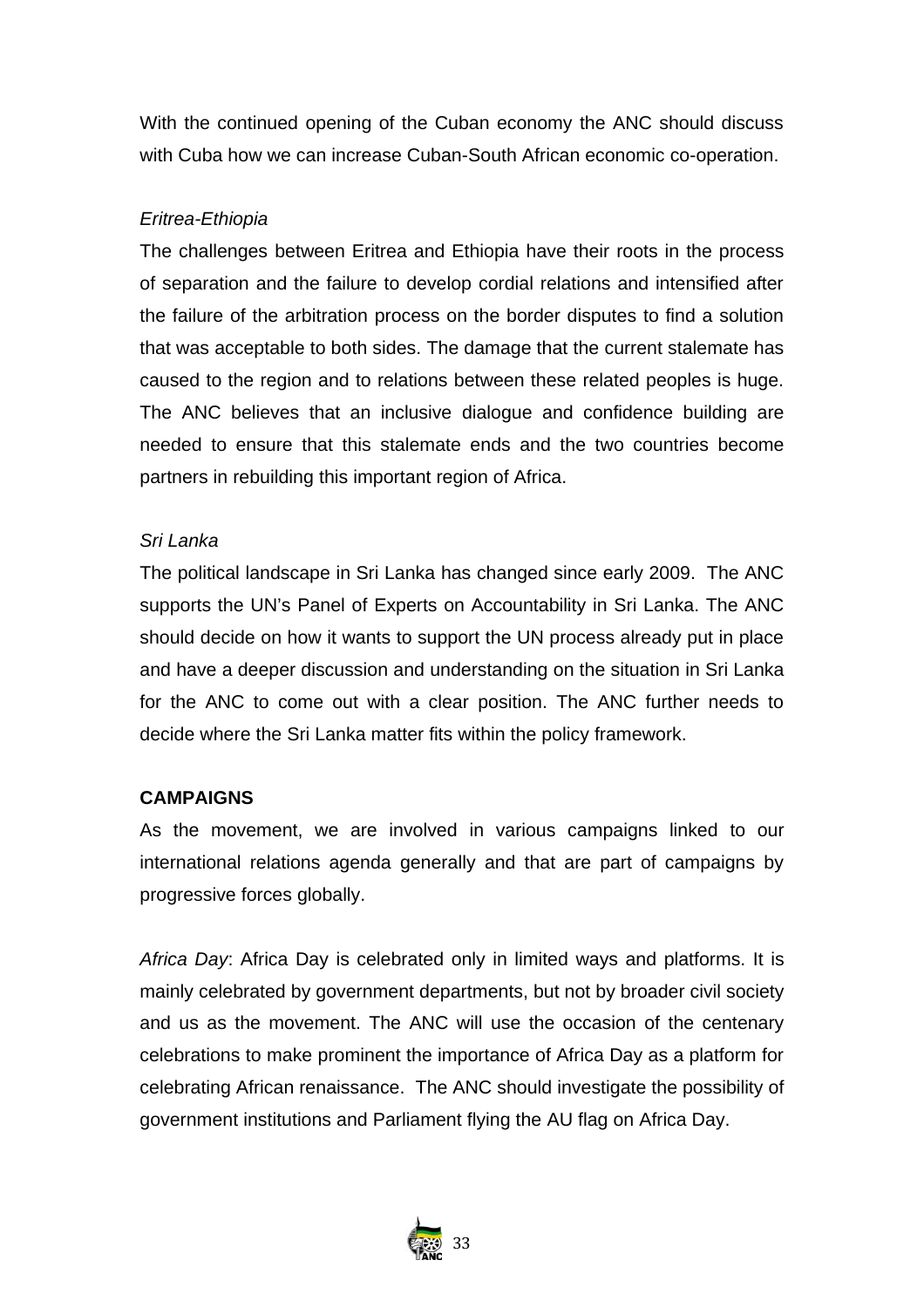*Mandela Day*: This day provides strategic opportunities for us to proclaim our commitment to building a better world. While work in this regard has started, not enough has been done within South Africa to celebrate this day. We ought to intensify our efforts to celebrate this day as it is essentially a celebration of the greatness of this movement and its principal cadre, Cde Nelson Mandela. To assist the efforts of the ANC, we should hold discussions with the Nelson Mandela Foundation.

*African Diaspora:* We have been at the forefront of building concrete and strategic relations with the African Diaspora as part of the regeneration of Africa. The Diaspora is strategic in that it is located in all centres of global power and, therefore, has potential to promote the African agenda ways formal institutions cannot. We note the government plans towards an AU/SA African Diaspora Summit, which is expected to declare the African Diaspora as the sixth (and global) region of Africa. These discussions should intensify and as the ANC, we must take a lead in building people-to-people relations between continental Africa and its Diaspora.

*AfriCom*: We are opposed to militarisation of African politics through the establishment of military bases in Africa as part of the US's AfriCom initiative, which forms part of this country's national security agenda against terrorism, fundamentalism and extremism. However, the ANC is conscious of the fact that opposition to AFRICOM should not be confined to military bases as the intiiative has shifted to more concealed efforts such as military aid, humanitarian assistance and post-conflict reconstruction. The ANC joins the voices of most of African civil society and governments against these initiatives. We have to play an active role in African networks campaigning against AFRICOM.

#### **POLICY DEVELOPMENT**

# *The South African Foreign Policy White Paper*

We note the fact that government recently released a White Paper on International Relations. But such an important document, which is an

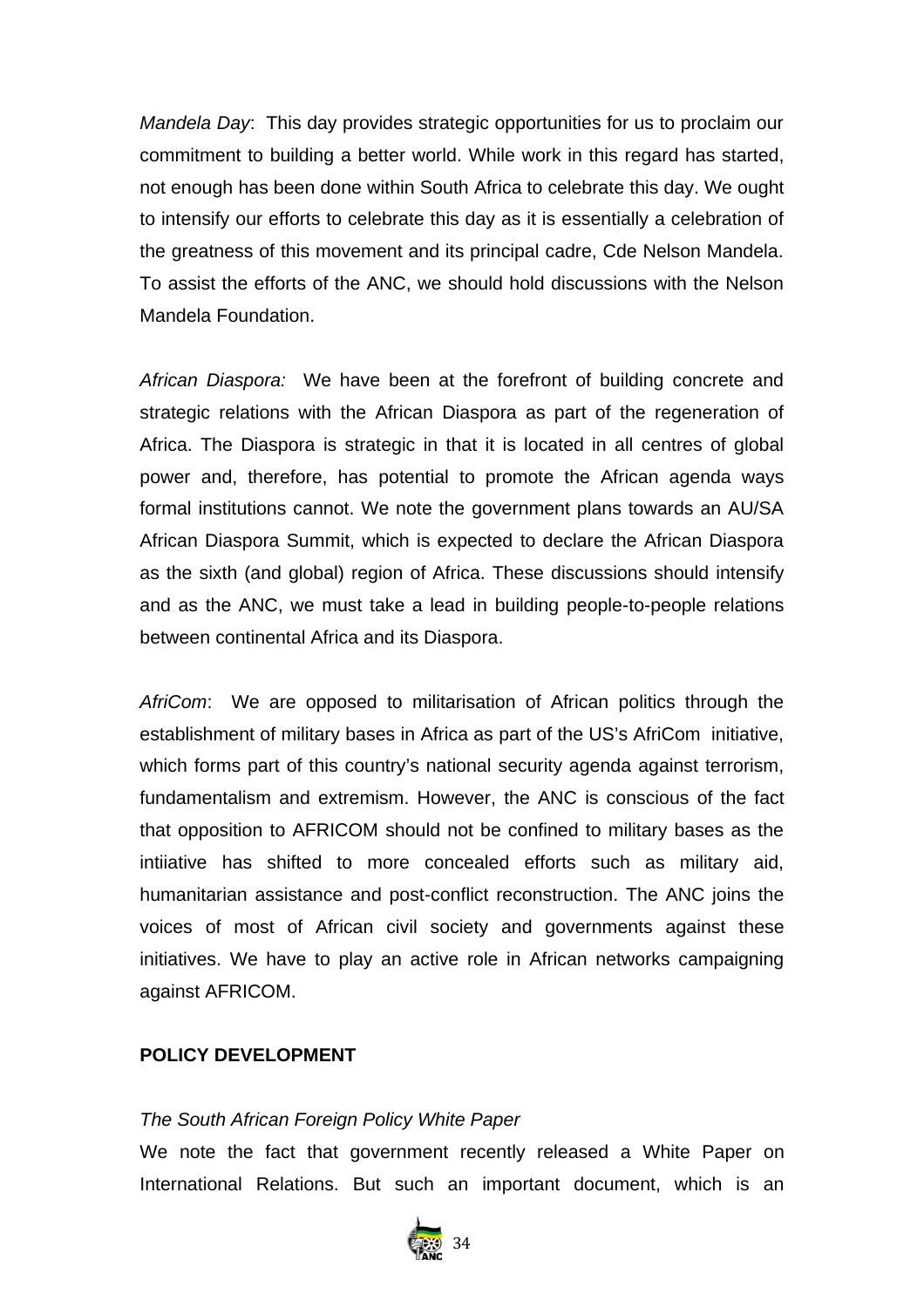opportunity for us to share our doctrine, philosophical orientation, strategic calculus and toolbox on international relations must first be thoroughly discussed within the structures and within the alliance before formalisation.

#### *SADPA*

The establishment of a development partnership agency was a resolution of the 52<sup>nd</sup> National Conference. The movement and the alliance must get a chance to discuss whatever concepts and plans are being put together in order to enhance the dialogue on South Africa's approach to development partnership. It should also be discussed with interest groups including development finance institutions and research institutions.

#### *Code of Business Conduct*

We note information that the draft code has been developed and needs to be put up for discussion within the movement and with affected stakeholders in order to guide its implementation.

#### *Co-ordination of Para-diplomacy*

Conference resolutions have raised the issue of co-ordination challenges in the international engagements of provincial governments and municipalities and the need for a framework to guide this form of diplomacy. The ANC ought to discuss proposals in this regard and all structures must be exposed to this discussion. It is imperative that government, both the Department of Cooperative Governence and Traditional Affairs, and the Department of International Relations and Co-operation, begin working on draft policy framework for discussion.

*Diplomatic Service:* It is necessary for the ANC to ensure that we continue to build competent diplomatic service to deliver on the ANC mandate. This necessitates that the ANC deploy carefully selected competent comrades into the diplomatic service, especially in areas of priority like Africa and the Global South.

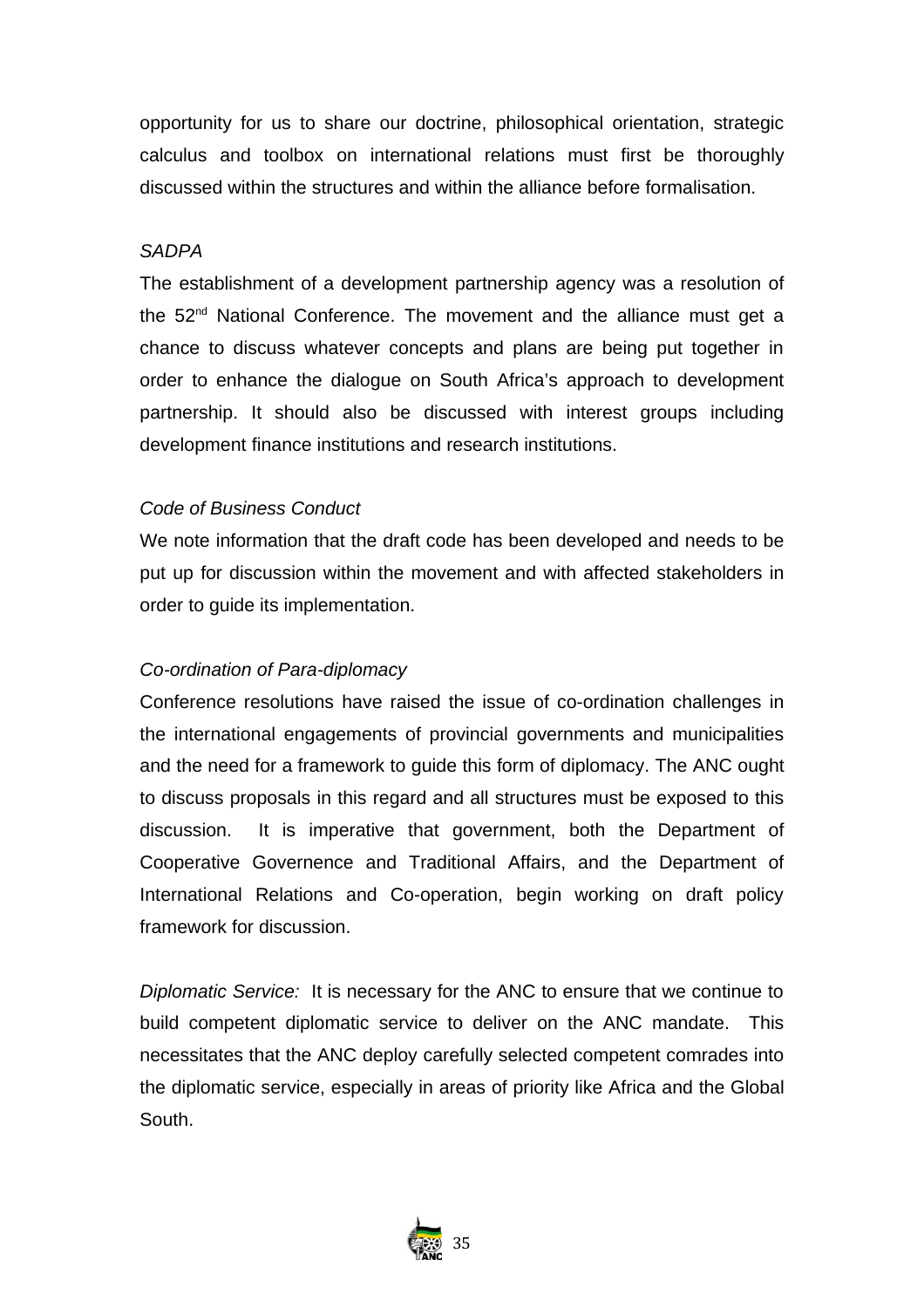# **CONCLUSION**

As we struggle for a more progressive new world order, it is important to acknowledge that it is a complex challenge to fully anticipate the way the current global political and economic environment is changing. In place of a transformation towards a world order that is progressive, recent developments suggest a sort of stalemate between this vision of the world and a world order in which poverty and equality, disease, plunder of natural resources, war, religious and ethnic conflict persist. The global transformation that followed the end of the Cold War has not led to a significant positive change in world affairs. The rise of right-wing tendencies in global affairs finds expression in the perversion of multi-lateralism into a sort-off uni-multi-lateralism, which also attempts to co-opt emerging countries of the global south including South Africa.

To the extent that this finds expression on our own continent and in our country, suggests that the ANC's international relations perspective requires constant thinking and enhancing and be open to self-criticism.

# **KEY DISCUSSION AREAS**

- What is the impact of the current global power shifts and contest on the role and functioning of the ANC, especially as a ruling party? Could this be considered to have had a corrosive and demobilising effect on the movement? What is our understanding of the existence of dominant neoliberal forces in South Africa using their own prism to understand out progressive outlook?
- What is our assessment of emerging tendencies in Africa, with particular reference to re-colonisation, energy security, food security and so froth? How do these impact on Africa and South Africa's role in it?
- sHow do we better promote the strengthening of institutions and bodies in the region and Africa to give them the necessary capacity to deal with these tendencies?